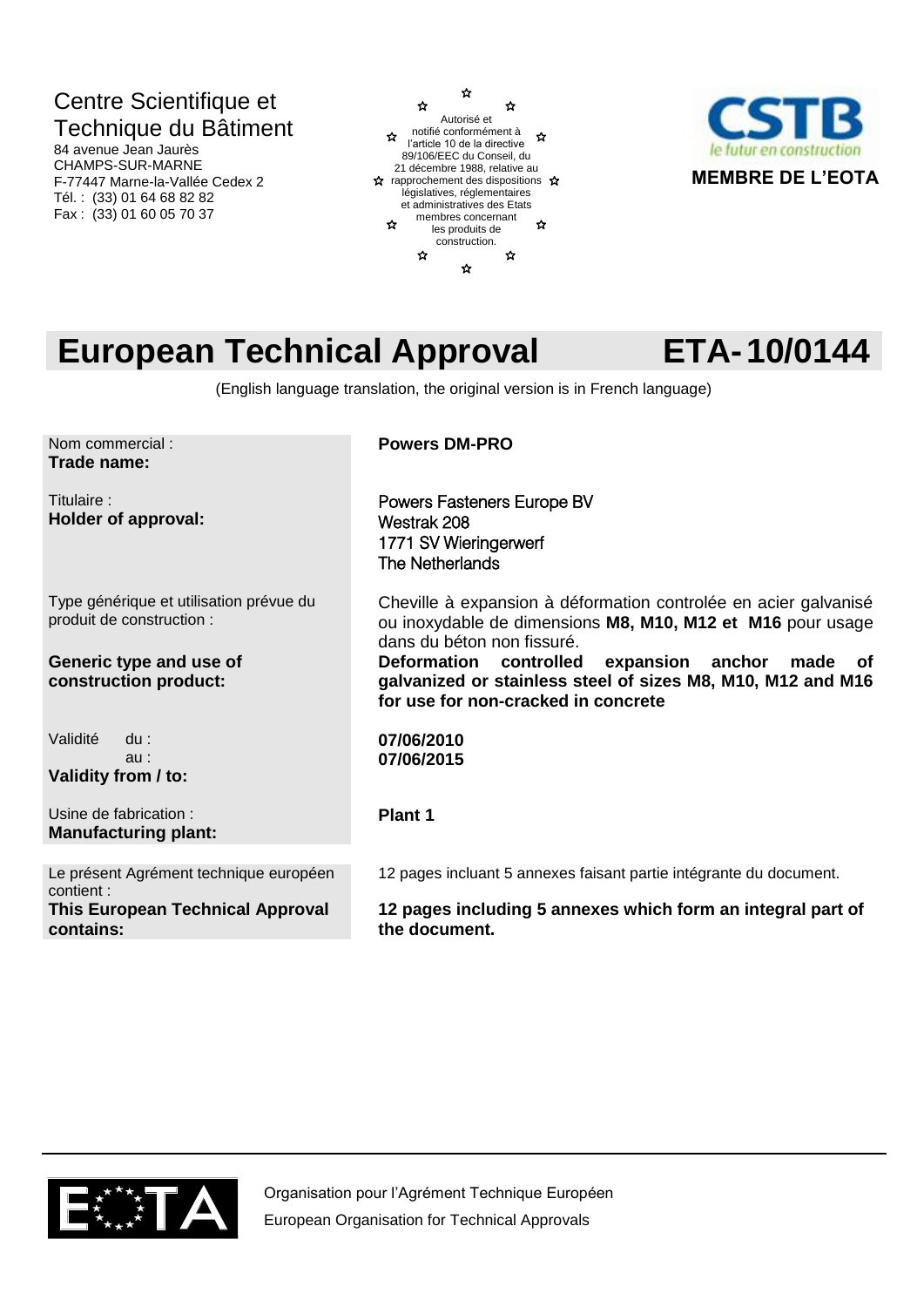## **I LEGAL BASES AND GENERAL CONDITIONS**

- 1. This European Technical Approval is issued by the Centre Scientifique et Technique du Bâtiment in accordance with:
	- Council Directive 89/106/EEC of 21 December 1988 on the approximation of laws, regulations and administrative provisions of Member States relating to construction products<sup>1</sup>, modified by the Council Directive 93/68/EEC of 22 July 1993<sup>2</sup>;
	- Décret n° 92-647 du 8 juillet 1992<sup>3</sup> concernant l'aptitude à l'usage des produits de construction;
	- Common Procedural Rules for Requesting, Preparing and the Granting of European Technical Approvals set out in the Annex of Commission Decision 94/23/EC<sup>4</sup>;
	- Guideline for European Technical Approval of « Metal Anchors for use in Concrete » ETAG 001, edition 1997, Part 1 « Anchors in general » and Part 4 « Deformation-controlled expansion anchors », edition July 1998.
- 2. The Centre Scientifique et Technique du Bâtiment is authorised to check whether the provisions of this European Technical Approval are met. Checking may take place in the manufacturing plant (for example concerning the fulfilment of assumptions made in this European Technical Approval with regard to manufacturing). Nevertheless, the responsibility for the conformity of the products with the European Technical Approval and for their fitness for the intended use remains with the holder of the European Technical Approval.
- 3. This European Technical Approval is not to be transferred to manufacturers or agents of manufacturer other than those indicated on page 1; or manufacturing plants other than those indicated on page 1 of this European Technical Approval.
- 4. This European Technical Approval may be withdrawn by the Centre Scientifique et Technique du Bâtiment pursuant to Article 5 (1) of the Council Directive 89/106/EEC.
- 5. Reproduction of this European Technical Approval including transmission by electronic means shall be in full. However, partial reproduction can be made with the written consent of the Centre Scientifique et Technique du Bâtiment. In this case partial reproduction has to be designated as such. Texts and drawings of advertising brochures shall not contradict or misuse the European Technical Approval.
- 6. The European Technical Approval is issued by the approval body in its official language. This version corresponds to the version circulated within EOTA. Translations into other languages have to be designated as such.

-

<sup>&</sup>lt;sup>1</sup> Official Journal of the European Communities n° L 40, 11.2.1989, p. 12<sup>2</sup>

Official Journal of the European Communities n° L 220, 30.8.1993, p. 1

<sup>3</sup> Journal officiel de la République française du 14 juillet 1992

<sup>4</sup> Official Journal of the European Communities n° L 17, 20.1.1994, p. 34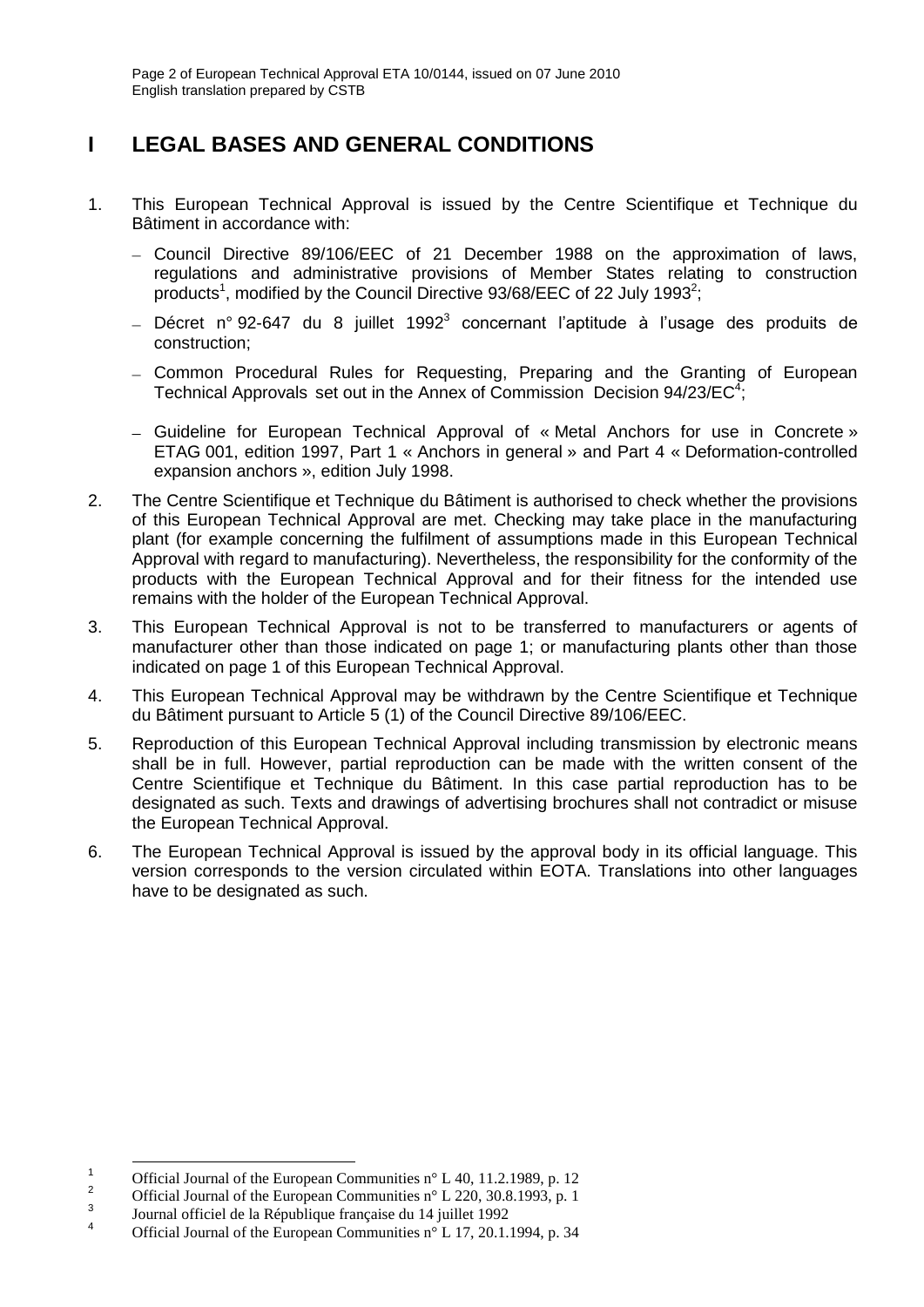### **II SPECIFIC CONDITIONS OF THE EUROPEAN TECHNICAL APPROVAL**

### **1 Definition of product and intended use**

### **1.1. Definition of product**

The Powers DM-PRO anchor of sizes M8x30, M10x40, M12x50 and M16x65 is an anchor made of galvanized steel or stainless steel, which is placed into a drilled hole and anchored by deformation-controlled expansion.

The anchor consist of an expansion sleeve and an internal plug

For the installed anchor see Figure given in Annex 1.

The fixture shall be anchored with a fastening screw or threaded rod according to Annex 2

### **1.2. Intended use**

The anchor is intended to be used for anchorages for which requirements for mechanical resistance and stability and safety in use in the sense of the Essential Requirements 1 and 4 of Council Directive 89/106 EEC shall be fulfilled and failure of anchorages made with these products would cause risk to human life and/or lead to considerable economic consequences. Safety in case of fire (Essential Requirement 2) is not covered in this European technical approval.

The anchor size M8 can be used for application with statically indeterminate structural component only.

The anchor is to be used only for anchorages subject to static or quasi-static loading in reinforced or unreinforced normal weight concrete of strength classes C20/25 minimum to C50/60 maximum according to ENV 206-1: 2000-12. It may be anchored in non-cracked concrete only.

#### Anchor made of galvanized steel

The anchor made of galvanized steel may only be used in structures subject to dry internal conditions.

#### Anchor made of stainless steel

The anchor made of stainless steel may be used in concrete subject to dry internal conditions and also in concrete subject to external atmospheric exposure (including industrial and marine environment), or exposure in permanently damp internal conditions, if no particular aggressive conditions exist. Such particular aggressive conditions are e.g. permanent, alternating immersion in seawater or the splash zone of seawater, chloride atmosphere of indoor swimming pools or atmosphere with extreme chemical pollution (e.g. in desulphurization plants or road tunnels where de-icing materials are used).

The provisions made in this European Technical Approval are based on an assumed intended working life of the anchor of 50 years. The indications given on the working life cannot be interpreted as a guarantee given by the producer, but are to be regarded only as a means for choosing the right products in relation to the expected economically reasonable working life of the works.

### **2 Characteristics of product and methods of verification**

### **2.1. Characteristics of product**

The Powers DM-PRO anchor corresponds to the drawings and provisions given in Annexes 1 to 2. The characteristic material values, dimensions and tolerances of the anchor not indicated in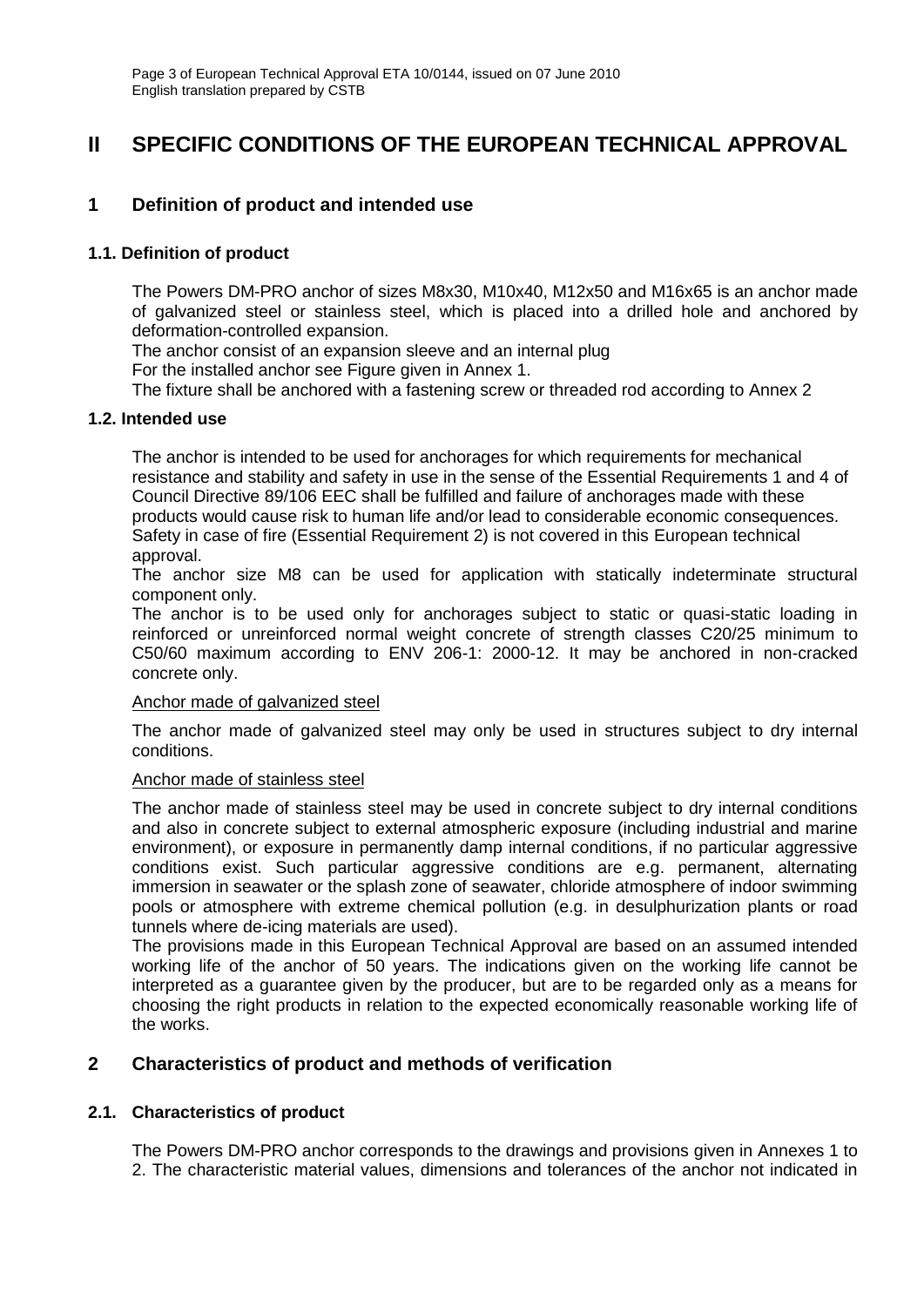Annex 2 shall correspond to the respective values laid down in the technical documentation<sup>5</sup> of this European Technical Approval.

The characteristic values for the design of anchorages are given in Annexe 4 and 5. Each anchor is marked with the identifying mark of the producer according to Annex 2. The anchor shall only be packaged and supplied as a complete unit.

### **2.2. Methods of verification**

The assessment of fitness of the anchor for the intended use in relation to the requirements for mechanical resistance and stability and safety in use in the sense of the Essential Requirements 1 and 4 has been made in accordance with the « Guideline for European Technical Approval of Metal Anchors for use in Concrete », Part 1 « Anchors in general » and Part 4 « Deformation-controlled expansion anchors » on the basis of option 7,.

In addition to the specific clauses relating to dangerous substances contained in this European technical approval, there may be other requirements applicable for the products falling within its scope (e.g. transposed European legislation and national laws, regulations and administratives provisions). In order to meet the provisions of the Construction Product Directive, these requirements need also to be complied with, when and where they apply.

### **3 Evaluation of Conformity and CE marking**

### **3.1. Attestation of conformity system**

The system of attestation of conformity 2 (i) (referred to as system 1) according to Council Directive 97/161/EG laid down by the European Commission provides:

- a) tasks for the manufacturer:
	- 1. initial type-testing of the product,
	- 2. factory production control,
	- 3. further testing of samples taken at the factory by the manufacturer in accordance with a prescribed test plan.
- b) tasks for the approved body:
	- 4. initial inspection of factory and of factory production control,
	- 5. continuous surveillance, assessment and approval of factory production control.

### **3.2. Responsibilities**

- 3.2.1.Tasks of the manufacturer
- 3.2.1.1Factory production control

The manufacturer has a factory production control system in the plant and exercises permanent internal control of production. All the elements, requirements and provisions adopted by the manufacturer are documented in a systematic manner in the form of written policies and procedures. This production control system ensures that the product is in conformity with this European Technical Approval.

The manufacturer shall only use raw materials supplied with the relevant inspection documents as laid down in the prescribed test plan<sup>6</sup>. The incoming raw materials shall be subject to controls and tests by the manufacturer before acceptance. Check of incoming materials shall include

<sup>-</sup> $5$  The technical documentation of this European Technical Approval is deposited at the Centre Scientifique et Technique du Bâtiment and, as far as relevant for the tasks of the approved bodies involved in the attestation of conformity procedure, is handed over to the approved bodies.

<sup>6</sup> The prescribed test plan has been deposited at the Centre Scientifique et Technique du Bâtiment and is handed over only to the approved bodies involved in the conformity attestation procedure.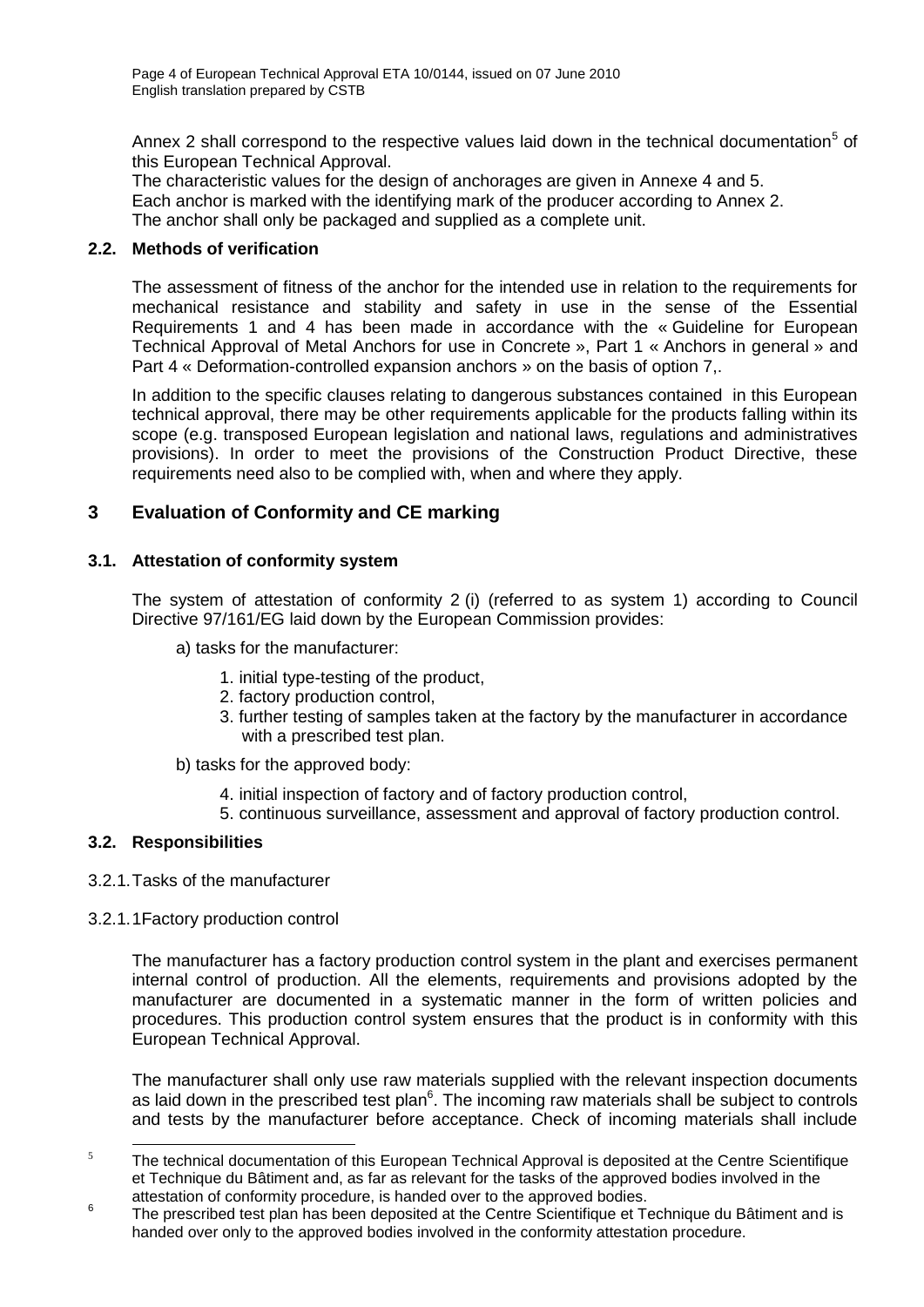control of the inspection documents presented by suppliers (comparison with nominal values) by verifying dimension and determining material properties, e.g. tensile strength, hardness, surface finish.

The results of factory production control are recorded and evaluated in accordance with the prescribed test plan.

The records shall be presented to the inspection body during the continuous surveillance. On request, they shall be presented to the Centre Scientifique et Technique du Bâtiment.

Details of the extent, nature and frequency of testing and controls to be performed within the factory production control shall correspond to the prescribed test plan which is part of the technical documentation of this European Technical Approval.

3.2.1.2 Other tasks of the manufacturer

The manufacturer shall, on the basis of a contract, involve a body which is approved for the tasks referred to in section 3.1 in the field of anchors in order to undertake the actions laid down in section 3.2.2. For this purpose, the control plan referred to in section 3.2.1.1 and 3.2.2 shall be handed over by the manufacturer to the approved body involved.

The manufacturer shall make a declaration of conformity, stating that the construction product is in conformity with the provisions of this European technical approval.

- 3.2.2.Tasks of approved bodies
- 3.2.2.1. Initial type-testing of the product

For initial type-testing the results of the tests performed as part of the assessment for the European Technical Approval shall be used unless there are changes in the production line or plant. In such cases the necessary initial type-testing has to be agreed between the Centre Scientifique et Technique du Bâtiment and the approved bodies involved.

#### 3.2.2.2. Initial inspection of factory and of factory production control

The approved body shall ascertain that, in accordance with the prescribed test plan, the factory and the factory production control are suitable to ensure continuous and orderly manufacturing of the anchor according to the specifications mentioned in 2.1. as well as to the Annexes to the European Technical Approval.

The approved certification body involved by the manufacturer shall issue an EC certificate of conformity of the product stating the conformity with the provisions of this European technical approval.

#### 3.2.2.3. Continuous surveillance

The approved body shall visit the factory at least once a year for routine inspection. It has to be verified that the system of factory production control and the specified automated manufacturing process are maintained taking account of the prescribed test plan.

Continuous surveillance and assessment of factory production control have to be performed according to the prescribed test plan.

The results of product certification and continuous surveillance shall be made available on demand by the certification body or inspection body, respectively, to the Centre Scientifique et Technique du Bâtiment. In cases where the provisions of the European Technical Approval and the prescribed test plan are no longer fulfilled the conformity certificate shall be withdrawn and CSTB informed without delay.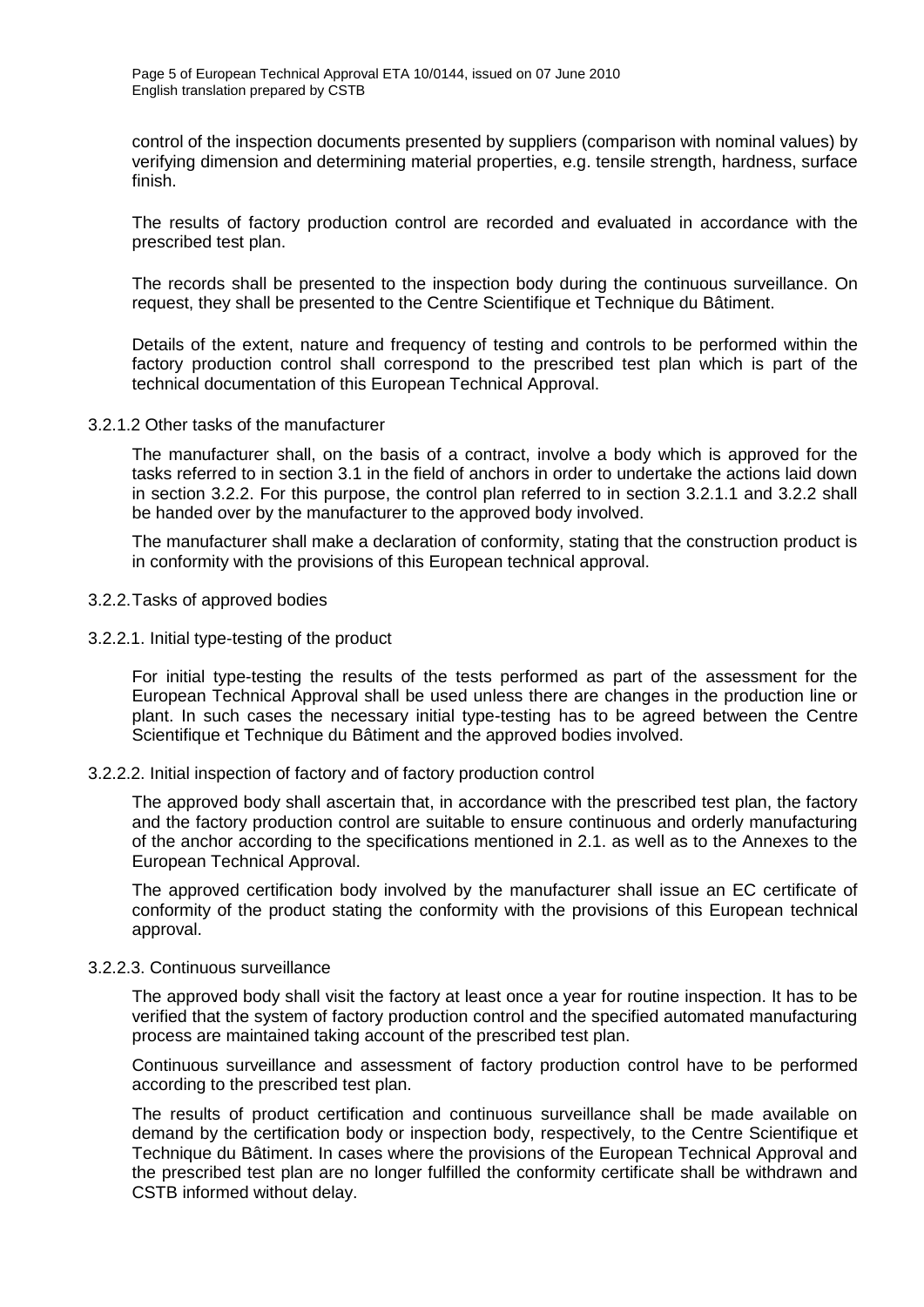### **3.3. CE-Marking**

The CE marking shall be affixed on each packaging of anchors. The symbol « CE » shall be accompanied by the following information:

- $-$  identification number of the certification body;
- name or identifying mark of the producer and manufacturing plant;
- $-$  the last two digits of the year in which the CE-marking was affixed;
- $-$  number of the EC certificate of conformity;
- number of the European Technical Approval;
- use category (ETAG 001-4, option 7);
- size.

### **4 Assumptions under which the fitness of the product for the intended use was favourably assessed**

### **4.1. Manufacturing**

The anchor is manufactured in accordance with the provisions of the European Technical Approval using the automated manufacturing process as identified during inspection of the plant by the Centre Scientifique et Technique du Bâtiment and the approved body and laid down in the technical documentation. Changes to the product or production process, which could result in the deposited data/information being incorrect, should be notified to the CSTB before the changes are introduced. CSTB will decided whether or not such changes affect the approval and consequently the validity of the CE marking on the basis of the approval and if so whether further assement or alterations to the approval shall be necessary.

#### **4.2. Installation**

### 4.2.1.Design of anchorages

The fitness of the anchors for the intended use is given under the following conditions:

The anchorages are designed in accordance with the « Guideline for European Technical Approval of Metal Anchors for Use in Concrete », Annex C, Method A, under the responsibility of an engineer experienced in anchorages and concrete work.

Verifiable calculation notes and drawings are prepared taking account of the loads to be anchored.

The position of the anchor is indicated on the design drawings (e.g. position of the anchor relative to reinforcement or to support, etc.).

The minimum strength class of the fastening screw or threaded rod shall meet the requirements given in Annex 2. The minimum screwing depth of the fastening screw or threaded rod shall meet the requirements according to Annex 3. The length of the fastening screw or threaded rod shall be defined according to the requirements given in Annex 3, taking into account available thread length, the minimum screwing depth, the thickness of the fixture and tolerances of member and fixture.

#### 4.2.2.Installation of anchors

The fitness for use of the anchor can only be assumed if the anchor is installed as follows:

- anchor installation carried out by appropriately qualified personnel and under the supervision of the person responsible for technical matters on the site;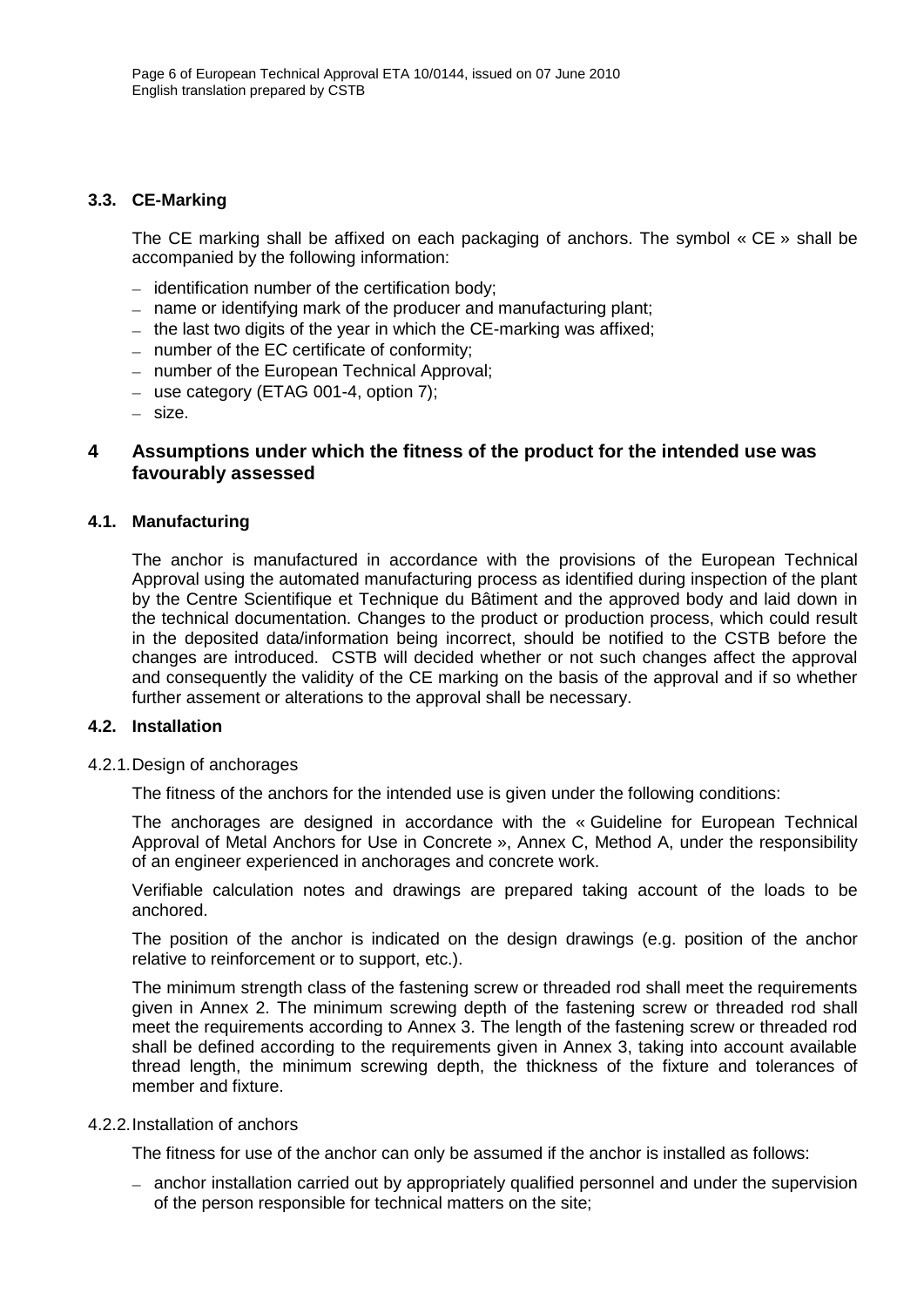- use of the anchor only as supplied by the manufacturer without exchanging the components of an anchor;
- anchor installation in accordance with the manufacturer's specifications and drawings prepared for that purpose and using the appropriate tools;
- $-$  checks before placing the anchor to ensure that the strength class of the concrete in which the anchor is to be placed is in the range given and is not lower than that of the concrete to which the characteristic loads apply;
- check of concrete being well compacted, e.g. without significant voids;
- positioning of the drill holes without damaging the reinforcement;
- $\overline{-}$  clearing the hole of drilling dust;
- keeping of the edge distance and spacing to the specified values without minus tolerances;
- $\overline{a}$  in case of aborted hole: new drilling at a minimum distance away of twice the depth of the aborted hole or smaller distance if the aborted drill hole is filled with high strength mortar and if under shear or oblique tension load it is not to the anchor in the direction of load application;
- Anchor installation such that the effective anchorage depth is complied with. This compliance is ensured, if the thickness of fixture is not greater than the maximum thickness of fixture given in this ETA;
- Anchor expansion by impact on the cone using the manual setting tool described in Annex 3. The anchor is properly set if either the stop of the pin reachs the expansion sleeve or the impression of the setting tool for marking is visible as illustrated in Annex 3.
- The fastening screw or threaded rod shall correspond to the requirement given in Annex 2.
- $-$  Fixing the screw with the recommended torque moment given in Annex 3 using a calibrated torque wrench.

### 4.2.3.Responsibility of the manufacturer

It is the manufacturer's responsibility to ensure that the information on the specific conditions according to 1 and 2 including Annexes referred to in 4.2.1. and 4.2.2. is given to those who are concerned. This information may be made by reproduction of the respective parts of the European Technical Approval. In addition all installation data shall be shown clearly on the package and/or on an enclosed instruction sheet, preferably using illustration(s).

The minimum data required are:

- drill bit diameter.
- $-$  thread diameter.
- minimum embedment depth,
- $-$  minimum hole depth,
- $-$  available thread length and minimum screwing depth of the fastening or threaded rod,
- $-$  torque moment.
- minimum strength class of the screw or threaded rod according to EN ISO 898-1,
- information on the installation procedure, including cleaning of the hole, preferably by means of an illustration,
- reference to any special installation equipment needed,
- $-$  identification of the manufacturing batch.

All data shall be presented in a clear and explicit form.

**The original French version is signed by Le Directeur Technique C.BALOCHE**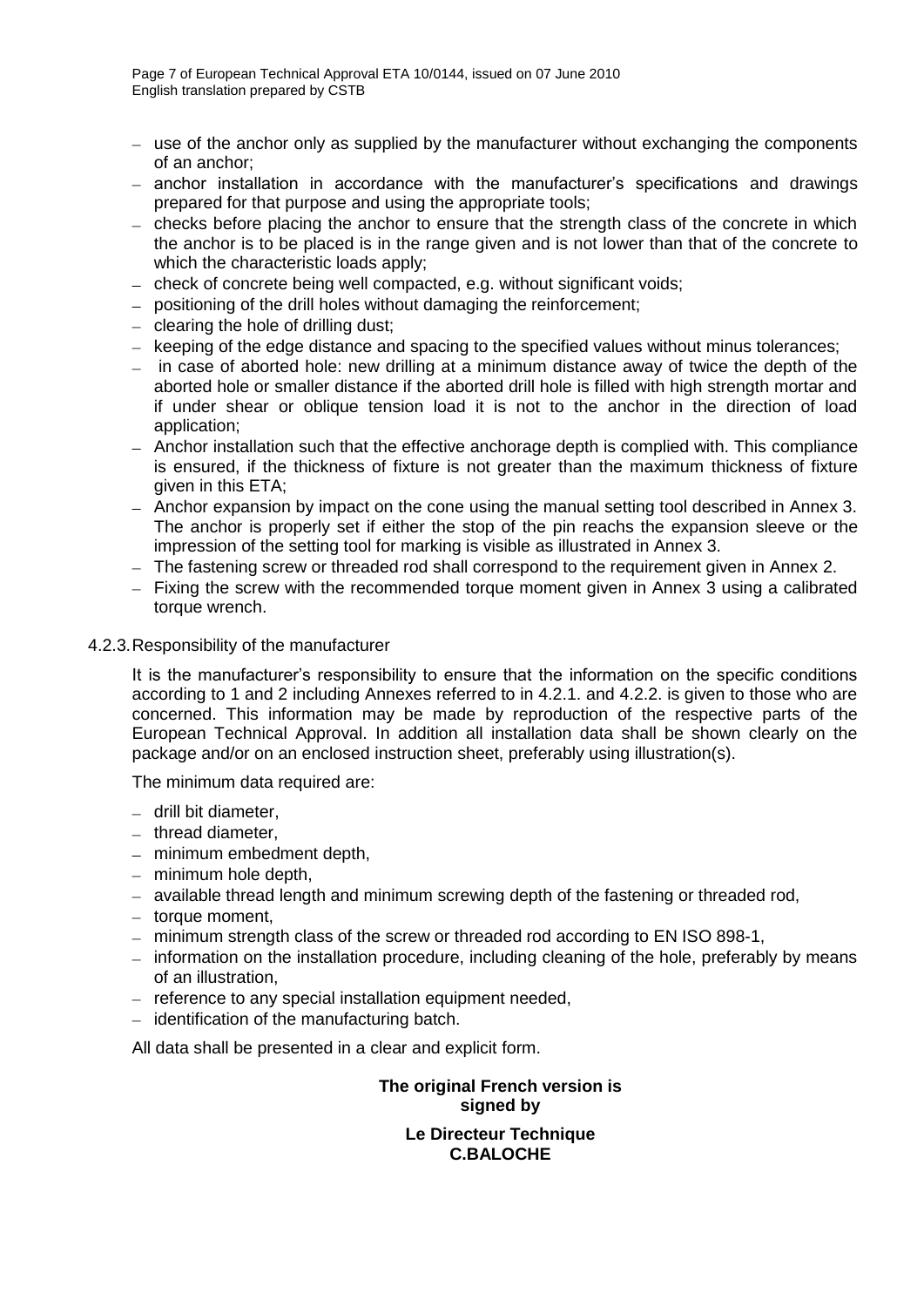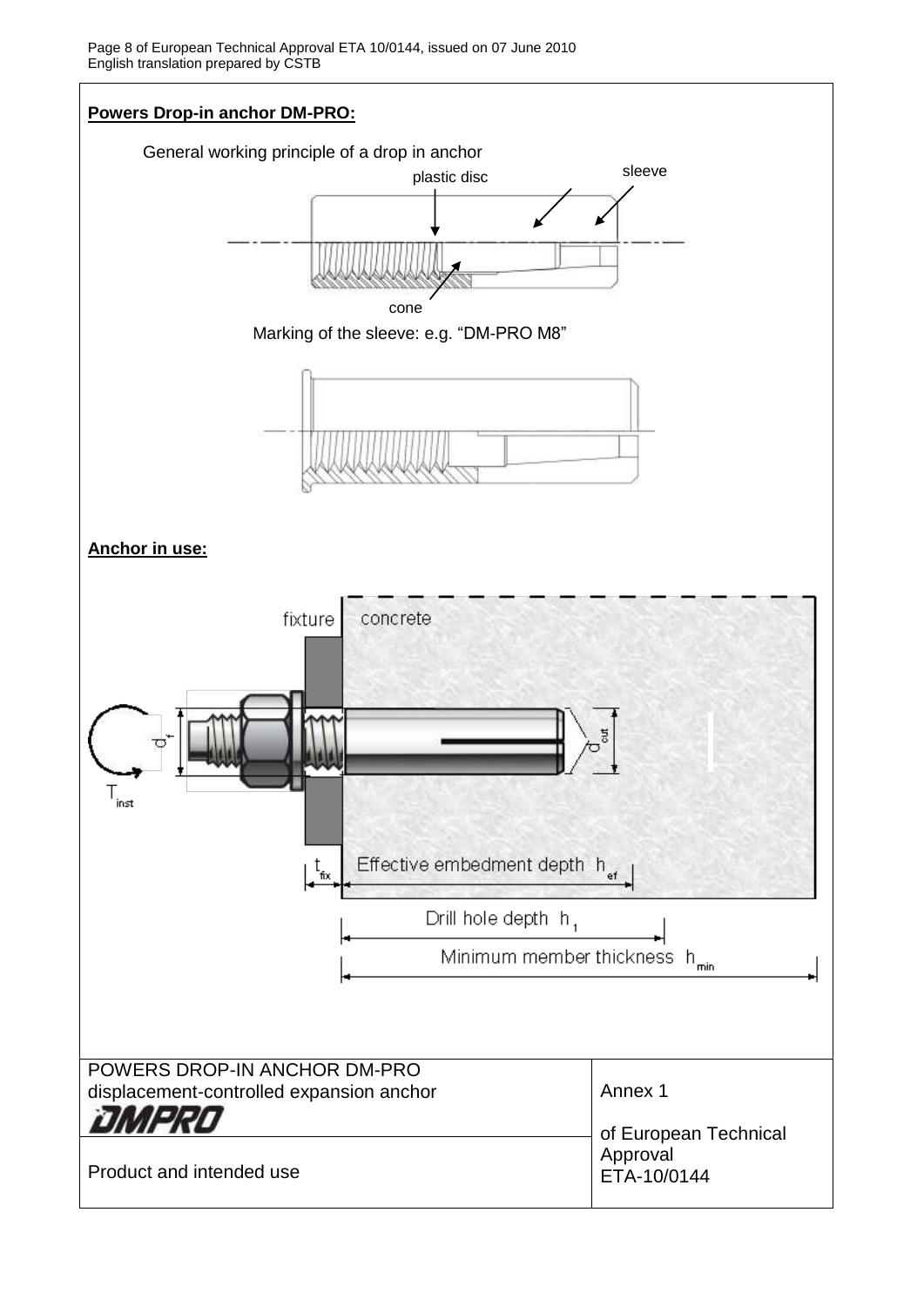### **Different anchor versions and different parts of the anchor:**



 $d_1$ 

Lipped drop-in anchor



### **Table 1: Materials**

| Part           |  | <b>Designation</b>           | <b>Product</b>        | <b>Material</b>                                                                       | <b>Protection</b>     |
|----------------|--|------------------------------|-----------------------|---------------------------------------------------------------------------------------|-----------------------|
|                |  | Anchor sleeves               | DM-PRO/<br>DM-Lip-PRO | Cold formed steel, grade<br>SWRCH8A                                                   | Zinc plated $5 \mu m$ |
|                |  |                              | DM-SS-PRO             | Machined steel, grade SS316                                                           |                       |
|                |  |                              | DM-PRO/<br>DM-Lip-PRO | Cold formed steel, grade<br>SWRCH8A                                                   | Zinc plated $5 \mu m$ |
| $\overline{2}$ |  | Expansion cones              | DM-SS-PRO             | Machined steel, grade SS316<br>$(1.4401, 1.4404, 1.4439, 1.4571, \cdot)$<br>A4 steel) |                       |
|                |  | Screw or<br>threaded rod for | DM-PRO/<br>DM-Lip-PRO | Steel strength class 4.6, 5.6, 5.8<br>or 8.8 according to ISO898-1                    | Zinc plated $5 \mu m$ |
| 3              |  | fastening                    | DM-SS-PRO             | Steel strength class A4-70<br>(1.4401, 1.4404, 1.4439, 1.4571)                        |                       |

### **Table 2: Anchor dimensions**

|                      |                         |      | M <sub>8</sub> | <b>M10</b> | M <sub>12</sub> | M16  |
|----------------------|-------------------------|------|----------------|------------|-----------------|------|
| Length sleeve        | $L = h_{\text{ef}}$     | [mm] | 30             | 40         | 50              | 65   |
| Nom. diameter        | $\mathbf{u}_\text{nom}$ | [mm] | 10             | 12         | 16              | 20   |
| <b>Cone diameter</b> |                         | [mm] |                |            | 9.              | 12,8 |
| Cone length          |                         | [mm] | 12             | 16         | 2 <sup>1</sup>  | 28   |

### **Fastening screw or threaded rod :**

For anchors made of galvanized steel minimum property class is 4.6, 5.6 or 8.8 acc. to EN ISO 898-1

For anchors made of stainless steel minimum property class is A4-70 acc. to EN ISO 3506. The length of the fastening screw shall be determined depending on thickness of fixture  $t_{fix}$ , admissible tolerance and available thread length  $I_{smax}$  as well as minimum screwing length  $I_{smin}$ 

| POWERS DROP-IN ANCHOR DM-PRO<br>displacement-controlled expansion anchor | Annex 2                 |
|--------------------------------------------------------------------------|-------------------------|
| OMPRO                                                                    | of European Technical   |
| Materials and anchor dimensions                                          | Approval<br>ETA-10/0144 |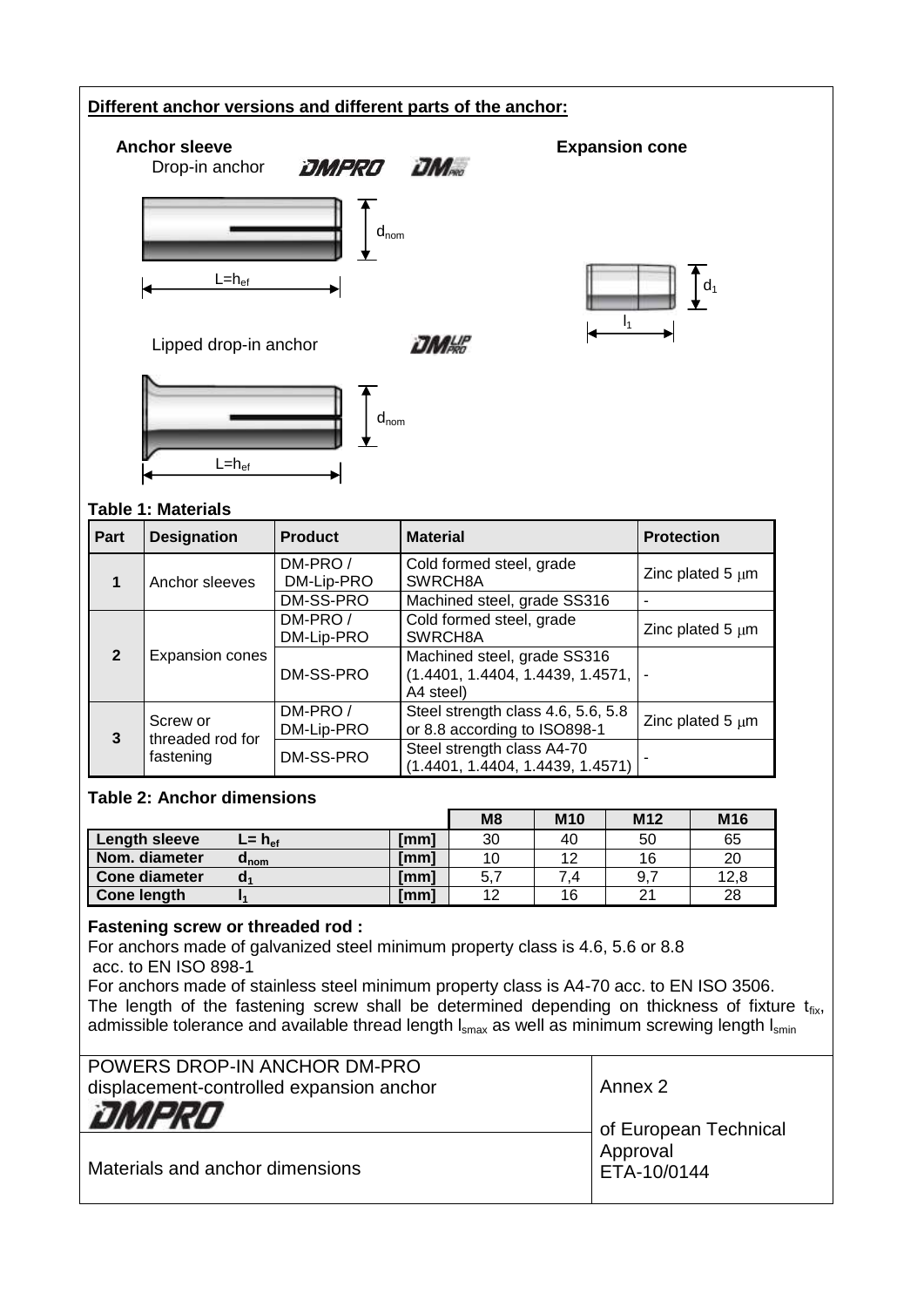### **Drop-in anchor setting tool:**



The setting tool with marking function produces with correct installation a mark on the collar of the drop in anchor. This mark enables to check after installation the correct expansion of the product.

### **Table 3: Dimensions setting tool**

|                              |          |      | M <sub>8</sub> | <b>M10</b> | M <sub>12</sub> | M16  |
|------------------------------|----------|------|----------------|------------|-----------------|------|
| <b>Diameter setting tool</b> | $d_{ST}$ | [mm] | 6,4            | 7,9        | 9,6             | 13,2 |
| Length setting pin           | $I_{ST}$ | [mm] | 18             | 24         | 29              | 37   |

### **Table 4: Installation data**

|                            |                              |      | M8      | <b>M10</b> | M <sub>12</sub> | M <sub>16</sub> |
|----------------------------|------------------------------|------|---------|------------|-----------------|-----------------|
| Drill hole diameter        | $d_{\text{cut}}$             | [mm] | ≤ 10,45 | $≤ 12,5$   | $≤ 16,5$        | ≤ 20,5          |
| Drill hole depth           | $h_1$                        | [mm] | 32      | 42         | 53              | 68              |
| <b>Embedment depth</b>     | $h_{ef}$                     | [mm] | 30      | 40         | 50              | 65              |
| <b>Installation torque</b> | $\mathsf{T}_{\mathsf{inst}}$ | [Nm] | 8       | 15         | 35              | 60              |
| Dia. through hole fixture  | $d_f$                        | [mm] | 9       | 12         | 14              | 18              |
| Min. screw in length       | Ismin                        | [mm] | 8       | 10         | 12              | 16              |
| <b>Thread length</b>       | 'smax                        | [mm] | 13      | 17         | 22              | 30              |
|                            |                              |      |         |            |                 |                 |
| Min. member thickness      | $h_{\text{min}}$             | [mm] | 120     | 120        | 130             | 160             |
|                            |                              |      |         |            |                 |                 |
| Minimum edge distance      | $c_{\min}$                   | [mm] | 100     | 130        | 170             | 200             |
| <b>Minimum spacing</b>     | $S_{min}$                    | [mm] | 70      | 100        | 120             | 160             |

| POWERS DROP-IN ANCHOR DM-PRO                               |                         |
|------------------------------------------------------------|-------------------------|
| displacement-controlled expansion anchor                   | Annex 3                 |
| DMPRO                                                      | of European Technical   |
| Setting tool, marking function and installation parameters | Approval<br>ETA-10/0144 |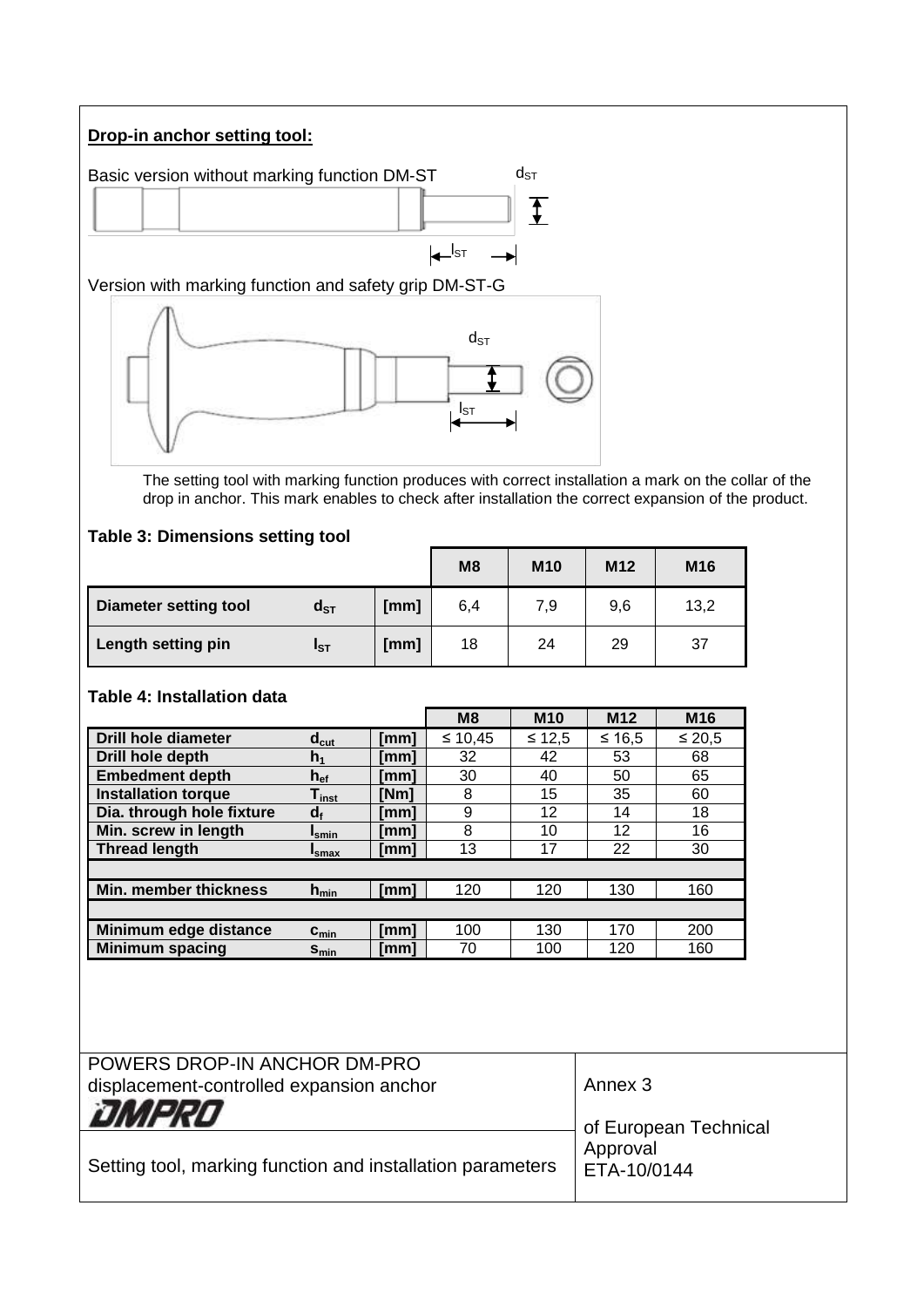| able 5: Design method A- characteristic values for tension loading |                                             |                                                                                                                                                                                                                                                                                                                                                                                                                                                                                                                                                                                                                                                                                                                                                                                      |               |            |           |           |  |
|--------------------------------------------------------------------|---------------------------------------------|--------------------------------------------------------------------------------------------------------------------------------------------------------------------------------------------------------------------------------------------------------------------------------------------------------------------------------------------------------------------------------------------------------------------------------------------------------------------------------------------------------------------------------------------------------------------------------------------------------------------------------------------------------------------------------------------------------------------------------------------------------------------------------------|---------------|------------|-----------|-----------|--|
|                                                                    |                                             |                                                                                                                                                                                                                                                                                                                                                                                                                                                                                                                                                                                                                                                                                                                                                                                      | $M8^{\gamma}$ | <b>M10</b> | $M12$ M16 |           |  |
| <b>Steel failure</b>                                               |                                             |                                                                                                                                                                                                                                                                                                                                                                                                                                                                                                                                                                                                                                                                                                                                                                                      |               |            |           |           |  |
| Characteristic resistance, steel grade 4.6                         | $N_{\text{Rk},\text{s}}$                    | [kN]                                                                                                                                                                                                                                                                                                                                                                                                                                                                                                                                                                                                                                                                                                                                                                                 | 14,6          | 14,7       | 33,7      | 62,7      |  |
| Partial safety factor                                              | $\gamma_{\mathsf{Ms}}$                      | $[\cdot] % \centering \includegraphics[width=0.9\textwidth]{images/TrDiS/N-Architecture.png} % \caption{The first two different values of $N$ in the \mbox{thick model} and the second two different values of $N$ in the \mbox{thick model} and the second two different values of $N$ in the \mbox{thick model} and the second two different values of $N$ in the \mbox{thick model} and the second two different values of $N$ in the \mbox{thick model} and the second two different values of $N$ in the \mbox{thick model} and the third two different values of $N$ in the \mbox{thick model} and the third two different values of $N$ in the \mbox{thick model} and the third two different values of $N$ in the \mbox{thick model} and the third two different values$     | 2,0           | 1,5        | 2,0       | 2,0       |  |
| Characteristic resistance steel grade 5.6                          | $N_{Rk,s}$                                  | [kN]                                                                                                                                                                                                                                                                                                                                                                                                                                                                                                                                                                                                                                                                                                                                                                                 | 11,6          | 14,7       | 42,1      | 47,3      |  |
| Partial safety factor                                              | 1)<br>$\gamma_{\rm Ms}$                     | $[\cdot] % \centering \includegraphics[width=0.9\textwidth]{images/TrDiS/N-Architecture.png} % \caption{The first two different values of $N$ in the \mbox{thick model} and the second two different values of $N$ in the \mbox{thick model} and the second two different values of $N$ in the \mbox{thick model} and the second two different values of $N$ in the \mbox{thick model} and the second two different values of $N$ in the \mbox{thick model} and the second two different values of $N$ in the \mbox{thick model} and the third two different values of $N$ in the \mbox{thick model} and the third two different values of $N$ in the \mbox{thick model} and the third two different values of $N$ in the \mbox{thick model} and the third two different values$     | 1,5           | 1,5        | 2,0       | 1,5       |  |
| Characteristic resistance steel grade 8.8                          | $N_{Rk,s}$                                  | [kN]                                                                                                                                                                                                                                                                                                                                                                                                                                                                                                                                                                                                                                                                                                                                                                                 | 11,6          | 14,7       | 36,0      | 47,3      |  |
| Partial safety factor                                              | $\gamma_{\rm Ms}$                           | $[\cdot]$                                                                                                                                                                                                                                                                                                                                                                                                                                                                                                                                                                                                                                                                                                                                                                            | 1,5           | 1,5        | 1,5       | 1,5       |  |
| Characteristic resistance steel grade A4-70                        | $N_{\rm Rk,s}$                              | [kN]                                                                                                                                                                                                                                                                                                                                                                                                                                                                                                                                                                                                                                                                                                                                                                                 | 15,7          | 19,9       | 48,6      | 63,9      |  |
| Partial safety factor                                              | $\gamma_{\rm Ms}$                           | $[\cdot] % \centering \includegraphics[width=0.9\columnwidth]{figures/fig_10.pdf} \caption{The graph $\mathcal{N}_1$ is a function of the number of times, and the number of times, and the number of times, respectively.} \label{fig:fig:1}$                                                                                                                                                                                                                                                                                                                                                                                                                                                                                                                                       |               | 1,89       |           |           |  |
| Pullout failure non-cracked concrete                               |                                             |                                                                                                                                                                                                                                                                                                                                                                                                                                                                                                                                                                                                                                                                                                                                                                                      |               |            |           |           |  |
| Char. resistance non-cracked concrete C20/25                       | $N_{\rm Rk,p}$                              | [kN]                                                                                                                                                                                                                                                                                                                                                                                                                                                                                                                                                                                                                                                                                                                                                                                 | $-5)$         | 9          | 12        | 12        |  |
| Partial safety factor non-cracked concrete                         | $\gamma_{\rm Mp}$                           | $[\cdot] % \centering \includegraphics[width=0.9\textwidth]{images/TrDiS/N-Architecture.png} % \caption{The first two different values of $N$ in the \mbox{thick model} and the second two different values of $N$ in the \mbox{thick model} and the second two different values of $N$ in the \mbox{thick model} and the second two different values of $N$ in the \mbox{thick model} and the second two different values of $N$ in the \mbox{thick model} and the second two different values of $N$ in the \mbox{thick model} and the second two different values of $N$ in the \mbox{thick model} and the second two different values of $N$ in the \mbox{thick model} and the second two different values of $N$ in the \mbox{thick model} and the second two different values$ | $1,5^{27}$    | $1,8^{3}$  | $2,1^{4}$ | $2,1^{4}$ |  |
| Increasing factor for N <sub>RK</sub> concrete C30/37              |                                             | $[\cdot]$                                                                                                                                                                                                                                                                                                                                                                                                                                                                                                                                                                                                                                                                                                                                                                            |               | 1,22       |           |           |  |
| Increasing factor for N <sub>RK</sub> concrete C40/50              | $\Psi_c$                                    | $[\cdot] % \centering \includegraphics[width=0.9\columnwidth]{figures/fig_10.pdf} \caption{The graph $\mathcal{N}_1$ is a function of the number of~\textit{N}_1$-error of the number of~\textit{N}_2$-error of the number of~\textit{N}_1$-error of the number of~\textit{N}_2$-error of the number of~\textit{N}_1$-error of the number of~\textit{N}_2$-error of the number of~\textit{N}_1$-error of the number of~\textit{N}_2$-error of the number of~\textit{N}_1$-error of the number of~\textit{N}_2$-error of the number of~\textit{N}_1$-error of the number of~\textit{N}_$                                                                                                                                                                                              |               | 1,41       |           |           |  |
| Increasing factor for N <sub>RK</sub> concrete C50/60              |                                             | $[$                                                                                                                                                                                                                                                                                                                                                                                                                                                                                                                                                                                                                                                                                                                                                                                  |               | 1,55       |           |           |  |
| Concrete cone failure and splitting failure                        |                                             |                                                                                                                                                                                                                                                                                                                                                                                                                                                                                                                                                                                                                                                                                                                                                                                      |               |            |           |           |  |
| Effective embedment depth                                          | $h_{\text{ef}}$                             | [mm]                                                                                                                                                                                                                                                                                                                                                                                                                                                                                                                                                                                                                                                                                                                                                                                 | 30            | 40         | 50        | 65        |  |
| Partial safety factor                                              | $\overline{1}$<br>$\gamma$ Mc $=\gamma$ Msp | $[\cdot] % \centering \includegraphics[width=0.9\columnwidth]{figures/fig_10.pdf} \caption{The graph $\mathcal{N}_1$ is a function of the number of~\textit{N}_1$ and the number of~\textit{N}_2$ is a function of the number of~\textit{N}_1$ (top) and the number of~\textit{N}_2$ (bottom) and the number of~\textit{N}_1$ (bottom) and the number of~\textit{N}_2$ (bottom) and the number of~\textit{N}_1$ (bottom) and the number of~\textit{N}_2$ (bottom) and the number of~\textit{N}_1$ (bottom) and the number of~\textit{N}_2$ (bottom) and the number of~\textit{N}_1$ (bottom) and the number$                                                                                                                                                                         | $1,5^{2}$     | $1,8^{3}$  | $2,1^{4}$ | $2,1^{4}$ |  |
| Increasing factor for N <sub>RK</sub> concrete C30/37              |                                             | $[\cdot]$                                                                                                                                                                                                                                                                                                                                                                                                                                                                                                                                                                                                                                                                                                                                                                            |               | 1,22       |           |           |  |
| Increasing factor for N <sub>RK</sub> concrete C40/50              | $\Psi_c$                                    | $[\cdot] % \centering \includegraphics[width=0.9\columnwidth]{figures/fig_10.pdf} \caption{The graph $\mathcal{N}_1$ is a function of the number of~\textit{N}_1$-error of the number of~\textit{N}_2$-error of the number of~\textit{N}_1$-error of the number of~\textit{N}_2$-error of the number of~\textit{N}_1$-error of the number of~\textit{N}_2$-error of the number of~\textit{N}_1$-error of the number of~\textit{N}_2$-error of the number of~\textit{N}_1$-error of the number of~\textit{N}_2$-error of the number of~\textit{N}_1$-error of the number of~\textit{N}_$                                                                                                                                                                                              |               | 1,41       |           |           |  |
| Increasing factor for N <sub>RK</sub> concrete C50/60              |                                             | $[\cdot] % \centering \includegraphics[width=0.9\columnwidth]{figures/fig_10.pdf} \caption{The graph $\mathcal{N}_1$ is a function of the input and the number of input regions.} \label{fig:1} %$                                                                                                                                                                                                                                                                                                                                                                                                                                                                                                                                                                                   |               | 1,55       |           |           |  |
| Char. spacing concrete cone failure                                | $S_{\text{cr},N}$                           | [mm]                                                                                                                                                                                                                                                                                                                                                                                                                                                                                                                                                                                                                                                                                                                                                                                 | 90            | 120        | 150       | 195       |  |
| Char. spacing splitting failure                                    | $S_{cr,SD}$                                 | [mm]                                                                                                                                                                                                                                                                                                                                                                                                                                                                                                                                                                                                                                                                                                                                                                                 | 180           | 240        | 300       | 390       |  |
| Char. edge distance concrete cone failure                          | $C_{\text{cr,N}}$                           | [mm]                                                                                                                                                                                                                                                                                                                                                                                                                                                                                                                                                                                                                                                                                                                                                                                 | 45            | 60         | 75        | 100       |  |
| Char. edge distance splitting failure                              | $C_{cr,sp}$                                 | [mm]                                                                                                                                                                                                                                                                                                                                                                                                                                                                                                                                                                                                                                                                                                                                                                                 | 90            | 120        | 150       | 195       |  |

### **Table 5: Design method A- characteristic values for tension loading**

\*) For application with statically indeterminate structural component only.

 $1)$  In absence of other national regulations

<sup>2)</sup> The value contains an installation safety factor  $\gamma_2$ = 1,0

<sup>3)</sup> The value contains an installation safety factor  $\gamma_2$ = 1,2

 $^{4)}$  The value contains an installation safety factor  $\gamma_2$ = 1,4

<sup>5)</sup> Concrete cone failure is decisive

### **Table 6: Displacements under tension loads**

|                                                               |                                | M <sub>8</sub> | <b>M10</b> | M <sub>12</sub> | M <sub>16</sub> |
|---------------------------------------------------------------|--------------------------------|----------------|------------|-----------------|-----------------|
| Tension load in non-cracked concrete C20/25 to C50/60<br>[kN] |                                |                | 3.6        | 4.1             | 4.1             |
| [mm]<br>O <sub>N0</sub>                                       |                                | 0.30           | 0.10       | 0.05            | 0.05            |
| <b>Displacement</b>                                           | [mm]<br>$0_{\mathsf{N}}\infty$ | 0.30           | ሰ 27       |                 | 0.27            |

| POWERS DROP-IN ANCHOR DM-PRO                       | Annex 4               |
|----------------------------------------------------|-----------------------|
| displacement-controlled expansion anchor           |                       |
| DMPRO                                              | of European Technical |
| Design method A, characteristic values for tension | Approval              |
| loading,                                           | ETA-10/0144           |
| <b>Displacements</b>                               |                       |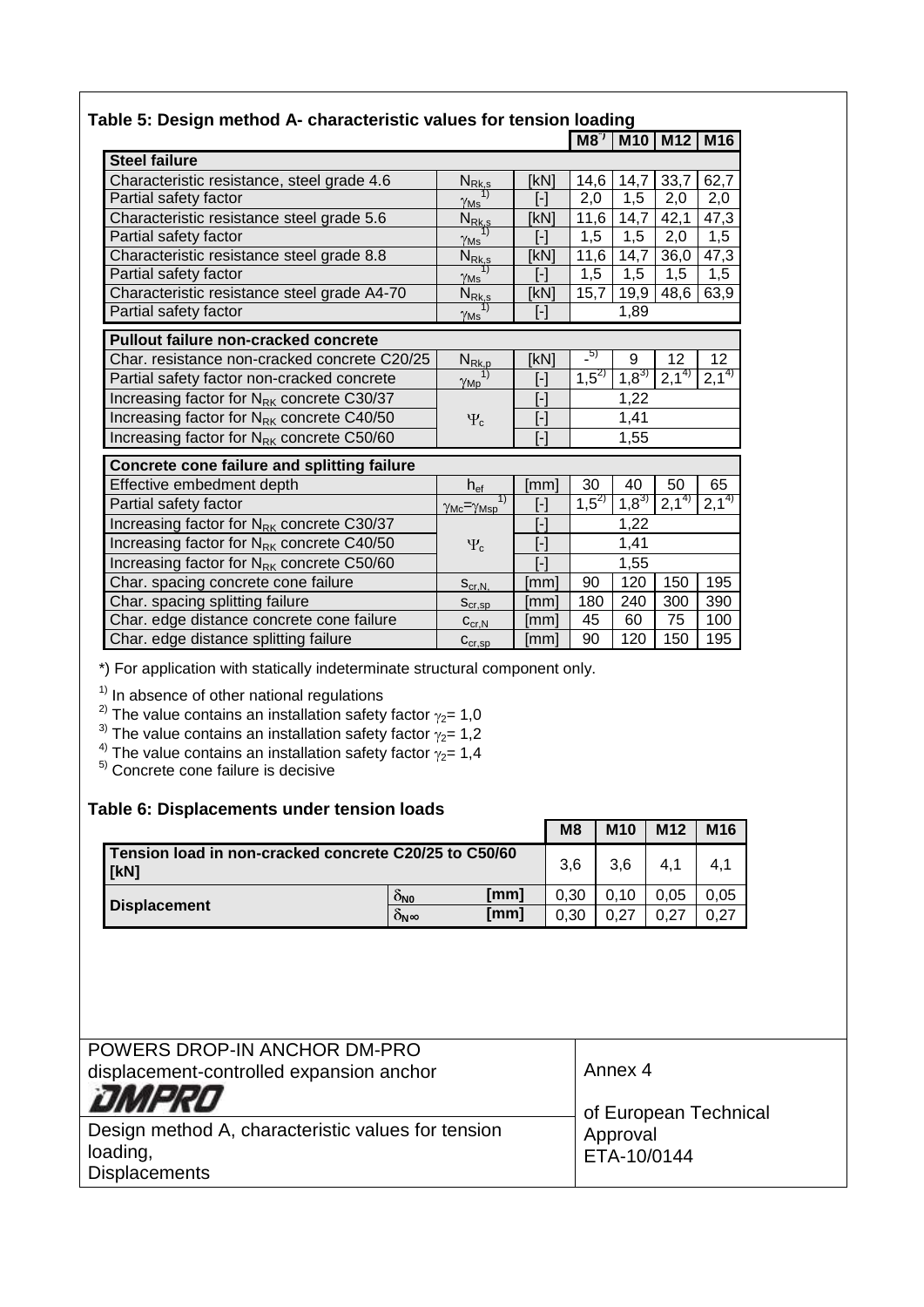|                                                      |                                                                                       |                                                                                                                                                                                                                                                                                                                                                                                                                                                                                                                                                                                                                                                                                                                                                                                  | $M8^{\gamma}$ | <b>M10</b> | M12   | M16            |
|------------------------------------------------------|---------------------------------------------------------------------------------------|----------------------------------------------------------------------------------------------------------------------------------------------------------------------------------------------------------------------------------------------------------------------------------------------------------------------------------------------------------------------------------------------------------------------------------------------------------------------------------------------------------------------------------------------------------------------------------------------------------------------------------------------------------------------------------------------------------------------------------------------------------------------------------|---------------|------------|-------|----------------|
| Steel failure without lever arm                      |                                                                                       |                                                                                                                                                                                                                                                                                                                                                                                                                                                                                                                                                                                                                                                                                                                                                                                  |               |            |       |                |
| Characteristic resistance, steel grade 4.6           | $V_{Rk,s}$                                                                            | [kN]                                                                                                                                                                                                                                                                                                                                                                                                                                                                                                                                                                                                                                                                                                                                                                             | 7,3           | 7.4        | 16,9  | 31,3           |
| Partial safety factor                                | 1)<br>$\gamma_{\mathsf{Ms}}$                                                          | $[\cdot]$                                                                                                                                                                                                                                                                                                                                                                                                                                                                                                                                                                                                                                                                                                                                                                        | 1,67          | 1.25       | 1,67  | 1,67           |
| Characteristic resistance steel grade 5.6            | $V_{Rk,s}$                                                                            | [kN]                                                                                                                                                                                                                                                                                                                                                                                                                                                                                                                                                                                                                                                                                                                                                                             | 5,8           | 7,4        | 21,1  | 23,6           |
| Partial safety factor                                | 1)<br>$\gamma_{\rm Ms}$                                                               | $[\cdot]$                                                                                                                                                                                                                                                                                                                                                                                                                                                                                                                                                                                                                                                                                                                                                                        | 1,25          | 1,25       | 1,67  | 1,25           |
| Characteristic resistance steel grade 8.8            | $V_{Rk,s}$                                                                            | [kN]                                                                                                                                                                                                                                                                                                                                                                                                                                                                                                                                                                                                                                                                                                                                                                             | 5,8           | 7,4        | 18,0  | 23,6           |
| Partial safety factor                                | $\gamma_{\rm Ms}$                                                                     | $[\cdot] % \centering \includegraphics[width=0.9\textwidth]{images/TrDiS/N-Architecture.png} % \caption{The first two different values of $N$ in the \mbox{thick model} and the second two different values of $N$ in the \mbox{thick model} and the second two different values of $N$ in the \mbox{thick model} and the second two different values of $N$ in the \mbox{thick model} and the second two different values of $N$ in the \mbox{thick model} and the second two different values of $N$ in the \mbox{thick model} and the third two different values of $N$ in the \mbox{thick model} and the third two different values of $N$ in the \mbox{thick model} and the third two different values of $N$ in the \mbox{thick model} and the third two different values$ |               | 1,25       |       |                |
| Characteristic resistance steel grade A4-70          | $V_{Rk, s}$                                                                           | [kN]                                                                                                                                                                                                                                                                                                                                                                                                                                                                                                                                                                                                                                                                                                                                                                             | 7,8           | 10,0       | 24,3  | 31,9           |
| Partial safety factor                                | $\gamma_{\rm Ms}$                                                                     | $[\cdot] % \centering % {\includegraphics[width=0.9\textwidth]{images/TrDiS/NR_WM1.png} } % \caption{The figure shows the results of the estimators in the left and right.} \label{TrDiS/NR_WM1} %$                                                                                                                                                                                                                                                                                                                                                                                                                                                                                                                                                                              | 1,58          | 1,58       | 1,56  | 1,58           |
| Steel failure with lever arm                         |                                                                                       |                                                                                                                                                                                                                                                                                                                                                                                                                                                                                                                                                                                                                                                                                                                                                                                  |               |            |       |                |
| Characteristic resistance, steel grade 4.6           | $\overline{M}^0_{\ Rk, s}$                                                            | [Nm]                                                                                                                                                                                                                                                                                                                                                                                                                                                                                                                                                                                                                                                                                                                                                                             | 14,9          | 29,9       | 52,4  | 132,2          |
| Partial safety factor                                | 1)<br>$\gamma_{\rm Ms}$                                                               | $[\cdot] % \centering \includegraphics[width=0.9\textwidth]{images/TrDiS/N-Architecture.png} % \caption{The first two different values of $N$ in the \mbox{thick model} and the second two different values of $N$ in the \mbox{thick model} and the second two different values of $N$ in the \mbox{thick model} and the second two different values of $N$ in the \mbox{thick model} and the second two different values of $N$ in the \mbox{thick model} and the second two different values of $N$ in the \mbox{thick model} and the third two different values of $N$ in the \mbox{thick model} and the third two different values of $N$ in the \mbox{thick model} and the third two different values of $N$ in the \mbox{thick model} and the third two different values$ |               | 1,67       |       |                |
| Characteristic resistance steel grade 5.6            | $\overline{\mathsf{M}}_{\textrm{Rk},\textrm{s}}^{0}$                                  | [Nm]                                                                                                                                                                                                                                                                                                                                                                                                                                                                                                                                                                                                                                                                                                                                                                             | 18,7          | 37,3       | 65,5  | 166,5          |
| Partial safety factor                                | 1)                                                                                    | $[\cdot] % \centering % {\includegraphics[width=0.9\textwidth]{images/TrDiS/NR_WM1.png} } % \caption{The figure shows the results of the estimators in the left and right.} \label{TrDiS/NR_WM1} %$                                                                                                                                                                                                                                                                                                                                                                                                                                                                                                                                                                              |               | 1,67       |       |                |
| Characteristic resistance steel grade 8.8            | $\frac{\gamma_{\mathsf{Ms}}^{\prime\prime}}{\mathsf{M^{0}}_{\mathsf{Rk},\mathsf{s}}}$ | [Nm]                                                                                                                                                                                                                                                                                                                                                                                                                                                                                                                                                                                                                                                                                                                                                                             | 27,3          | 43,0       | 104,8 | 224,9          |
| Partial safety factor                                |                                                                                       | $[\cdot] % \centering % {\includegraphics[width=0.9\textwidth]{images/TrDiS/NR_WM1.png} } % \caption{The figure shows the results of the estimators in the left and right.} \label{TrDiS/NR_WM1} %$                                                                                                                                                                                                                                                                                                                                                                                                                                                                                                                                                                              |               | 1,25       |       |                |
| Characteristic resistance steel grade A4-70          | $\frac{\gamma_{\mathsf{Ms}}^{\prime\prime}}{\mathsf{M_{\mathsf{Rk},s}^0}}$            | [Nm]                                                                                                                                                                                                                                                                                                                                                                                                                                                                                                                                                                                                                                                                                                                                                                             | 26,2          | 52,3       | 91,7  | 233,1          |
| Partial safety factor                                | $\gamma_{\rm Ms}$                                                                     | $[\cdot]$                                                                                                                                                                                                                                                                                                                                                                                                                                                                                                                                                                                                                                                                                                                                                                        |               | 1,56       |       |                |
| <b>Concrete pry-out failure</b>                      |                                                                                       |                                                                                                                                                                                                                                                                                                                                                                                                                                                                                                                                                                                                                                                                                                                                                                                  |               |            |       |                |
| Factor in equation (5.6) (ETAG Annex C, §<br>5.2.3.3 | $\mathsf k$                                                                           | $[\cdot]$                                                                                                                                                                                                                                                                                                                                                                                                                                                                                                                                                                                                                                                                                                                                                                        | 1             | 1          | 1     | $\overline{2}$ |
| Partial safety factor                                | 1)<br>$\gamma_{\text{Mc}}$                                                            | $[\cdot]$                                                                                                                                                                                                                                                                                                                                                                                                                                                                                                                                                                                                                                                                                                                                                                        |               | 1,50       |       |                |
| Concrete edge failure                                |                                                                                       |                                                                                                                                                                                                                                                                                                                                                                                                                                                                                                                                                                                                                                                                                                                                                                                  |               |            |       |                |
| Effective length of anchor under shear loading       | $\mathsf{I}_{\mathsf{f}}$                                                             | [mm]                                                                                                                                                                                                                                                                                                                                                                                                                                                                                                                                                                                                                                                                                                                                                                             | 30            | 40         | 50    | 65             |
| Outside diameter of anchor                           | $d_{nom}$                                                                             | [mm]                                                                                                                                                                                                                                                                                                                                                                                                                                                                                                                                                                                                                                                                                                                                                                             | 10            | 12         | 16    | 20             |
| Partial safety factor                                | 1)<br>$\gamma_{\textsf{Mc}}$                                                          |                                                                                                                                                                                                                                                                                                                                                                                                                                                                                                                                                                                                                                                                                                                                                                                  |               | 1,50       |       |                |

### **Table 7: Design method A- characteristic values for shear loading**

\*) For application with statically indeterminate structural component only.

 $<sup>1</sup>$  In absence of other national regulations</sup>

### **Table 8: Displacements under shear loads**

|                                                             |                         |      | M <sub>8</sub> | <b>M10</b> | M <sub>12</sub> | M16 |
|-------------------------------------------------------------|-------------------------|------|----------------|------------|-----------------|-----|
| [KN]<br>Shear load in non-cracked concrete C20/25 to C50/60 |                         | 3,3  | 4,2            | 10,3       | 13,5            |     |
|                                                             | $\delta_{\mathsf{V0}}$  | [mm] | 4,4            | 3,8        | 3,1             | 1,9 |
| <b>Displacement</b>                                         | $\delta v$ <sub>∞</sub> | [mm] | 6,6            | 5,7        |                 | 2,8 |

Displacement under shear loading: additional displacements due to through hole in the fixture shall be considered

| POWERS DROP-IN ANCHOR DM-PRO<br>displacement-controlled expansion anchor         | Annex 5                 |
|----------------------------------------------------------------------------------|-------------------------|
| <b>DMPRO</b>                                                                     | of European Technical   |
| Design method A, characteristic values for shear loading<br><b>Displacements</b> | Approval<br>ETA-10/0144 |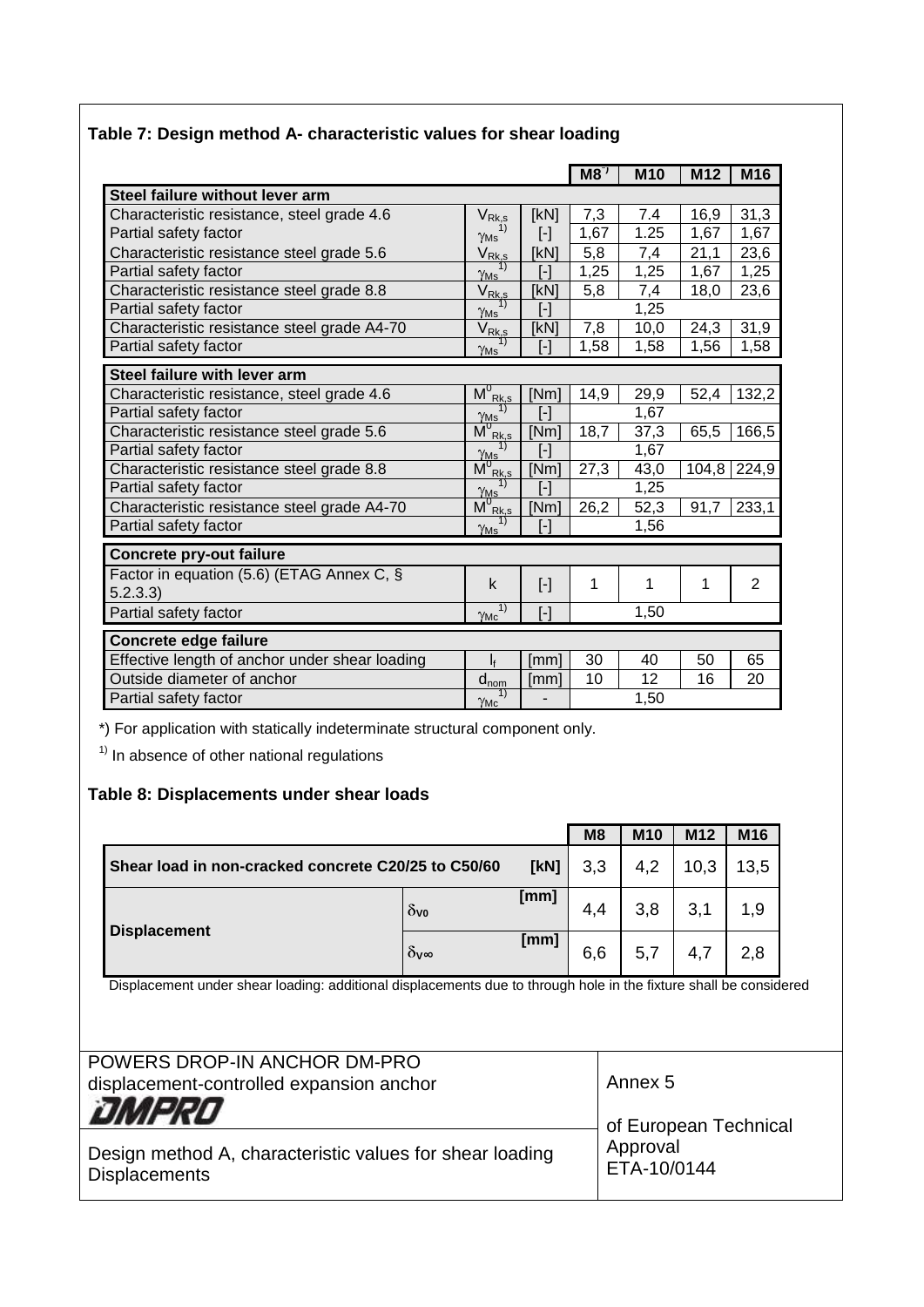## Centre Scientifique et Technique du Bâtiment

84 avenue Jean Jaurès CHAMPS-SUR-MARNE F-77447 Marne-la-Vallée Cedex 2 Tél. : (33) 01 64 68 82 82 Fax : (33) 01 60 05 70 37





## **European Technical Approval ETA-10/0145**

(English language translation, the original version is in French language)

Nom commercial : **Trade name:** 

Titulaire : **Holder of approval:** 

Type générique et utilisation prévue du produit de construction :

### **Generic type and use of construction product:**

Validité du : au :

**Validity from / to:**

Usine de fabrication : **Manufacturing plant:**

Le présent Agrément technique européen contient : **This European Technical Approval contains:**

**Powers DM-PRO**

Powers Fasteners Europe BV Westrak 208 1771 SV Wieringerwerf The Netherlands

Cheville à expansion à déformation controlée en acier galvanisé ou inoxydable de dimensions **M6, M8, M10 et M12** pour usage multiple et pour applications non structurelles dans du béton. **Deformation controlled expansion anchor made of galvanized or stainless steel of sizes M6, M8, M10 and M12 for multiple use for non structural application in concrete**

**07/06/2010 07/06/2015**

**Plant 1**

13 pages incluant 5 annexes faisant partie intégrante du document.

**13 pages including 5 annexes which form an integral part of the document.**

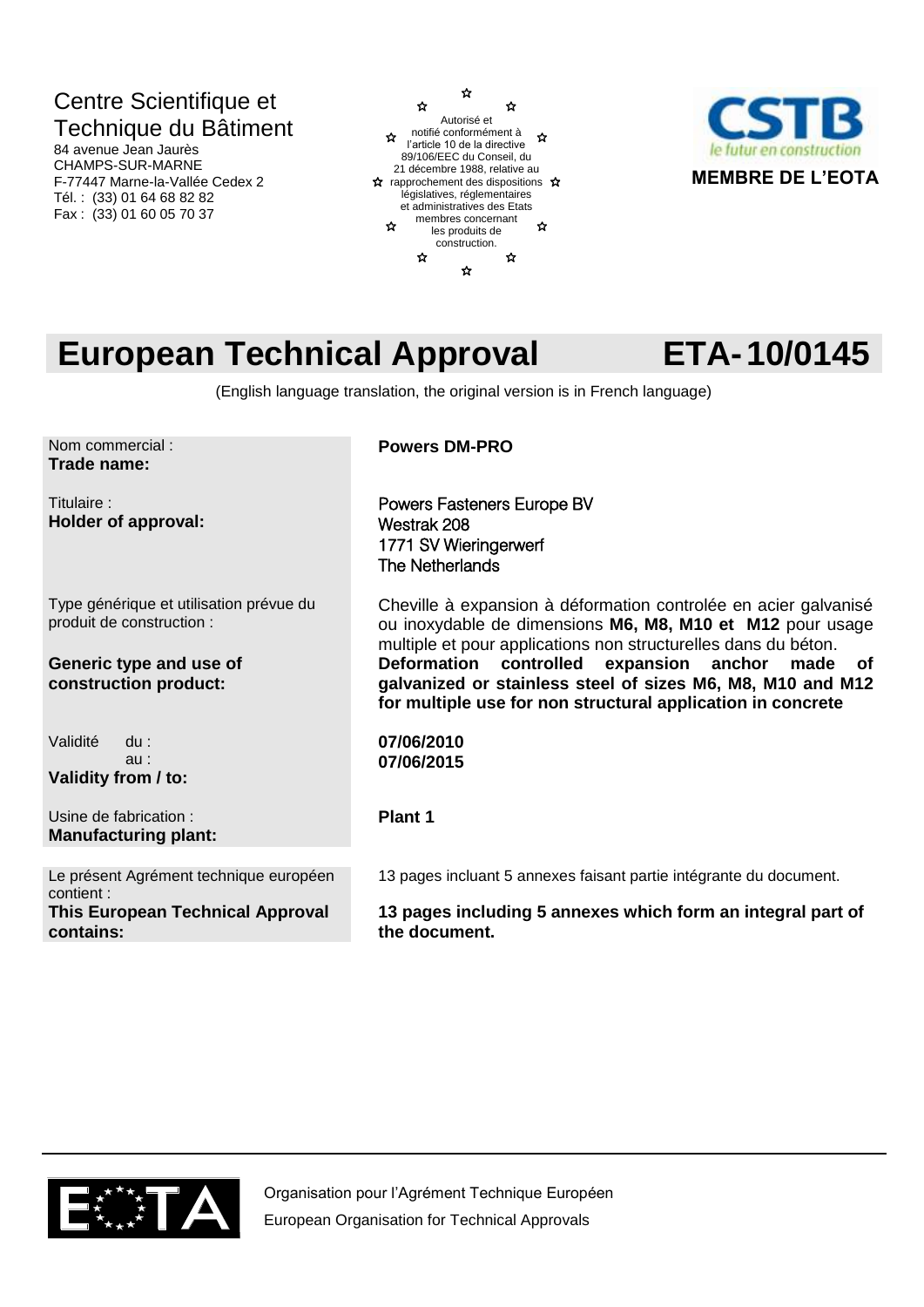## **I LEGAL BASES AND GENERAL CONDITIONS**

- 1. This European Technical Approval is issued by the Centre Scientifique et Technique du Bâtiment in accordance with:
	- Council Directive 89/106/EEC of 21 December 1988 on the approximation of laws, regulations and administrative provisions of Member States relating to construction products<sup>1</sup>, modified by the Council Directive 93/68/EEC of 22 July 1993<sup>2</sup>;
	- Décret n° 92-647 du 8 juillet 1992<sup>3</sup> concernant l'aptitude à l'usage des produits de construction;
	- Common Procedural Rules for Requesting, Preparing and the Granting of European Technical Approvals set out in the Annex of Commission Decision 94/23/EC<sup>4</sup>;
	- Guideline for European Technical Approval of « Metal Anchors for use in Concrete » ETAG 001, edition 1997, Part 1 « Anchors in general » and Part 6 « Anchors for multiple use for non structural applications».
- 2. The Centre Scientifique et Technique du Bâtiment is authorised to check whether the provisions of this European Technical Approval are met. Checking may take place in the manufacturing plant (for example concerning the fulfilment of assumptions made in this European Technical Approval with regard to manufacturing). Nevertheless, the responsibility for the conformity of the products with the European Technical Approval and for their fitness for the intended use remains with the holder of the European Technical Approval.
- 3. This European Technical Approval is not to be transferred to manufacturers or agents of manufacturer other than those indicated on page 1; or manufacturing plants other than those indicated on page 1 of this European Technical Approval.
- 4. This European Technical Approval may be withdrawn by the Centre Scientifique et Technique du Bâtiment pursuant to Article 5 (1) of the Council Directive 89/106/EEC.
- 5. Reproduction of this European Technical Approval including transmission by electronic means shall be in full. However, partial reproduction can be made with the written consent of the Centre Scientifique et Technique du Bâtiment. In this case partial reproduction has to be designated as such. Texts and drawings of advertising brochures shall not contradict or misuse the European Technical Approval.
- 6. The European Technical Approval is issued by the approval body in its official language. This version corresponds to the version circulated within EOTA. Translations into other languages have to be designated as such.

-

<sup>&</sup>lt;sup>1</sup> Official Journal of the European Communities n° L 40, 11.2.1989, p. 12<sup>2</sup>

Official Journal of the European Communities n° L 220, 30.8.1993, p. 1 3

Journal officiel de la République française du 14 juillet 1992

<sup>4</sup> Official Journal of the European Communities n° L 17, 20.1.1994, p. 34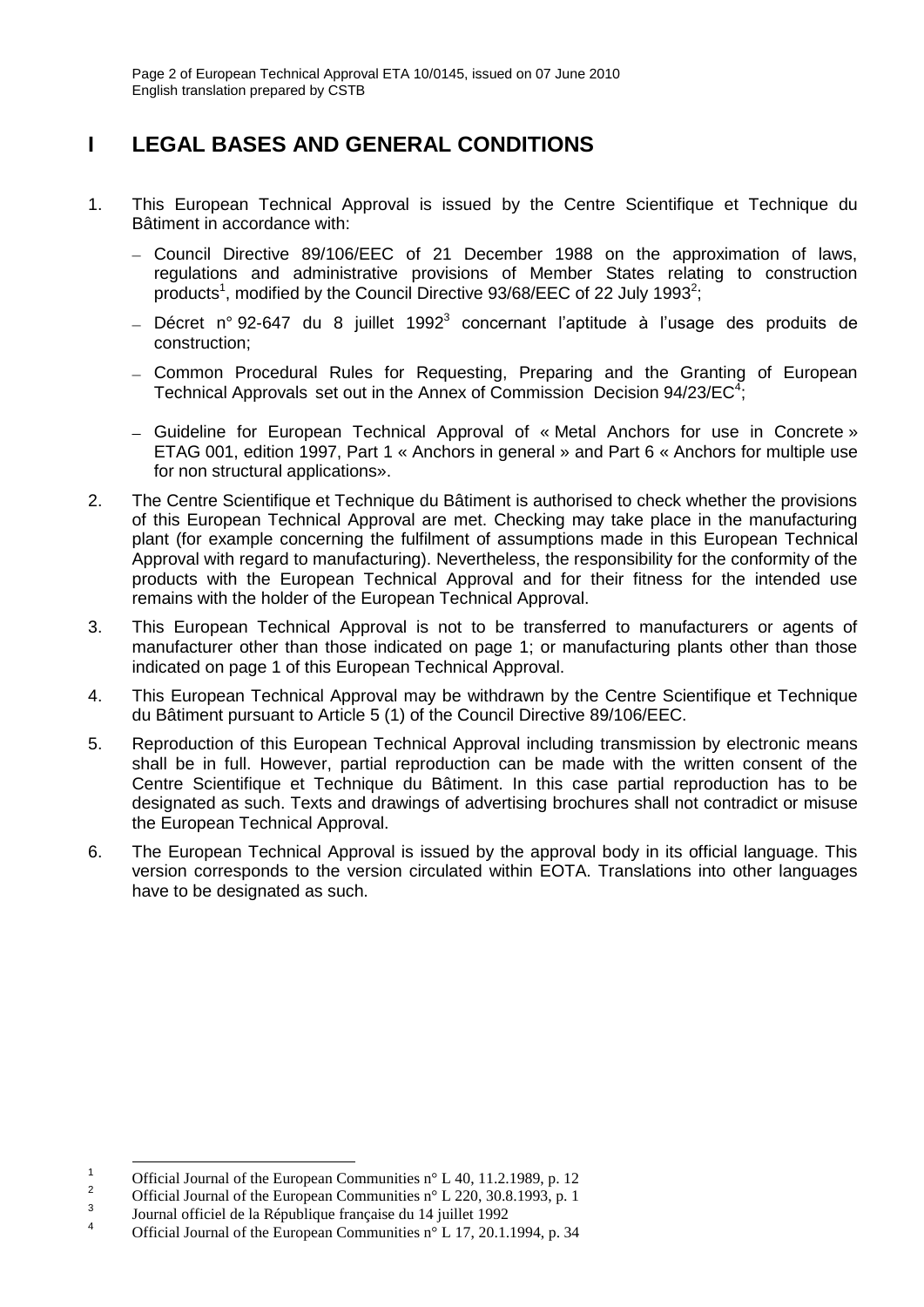### **II SPECIFIC CONDITIONS OF THE EUROPEAN TECHNICAL APPROVAL**

### **1 Definition of product and intended use**

### **1.1. Definition of product**

The Powers DM-PRO anchor of sizes M6x25, M8x30, M10x40 and M12x50 is an anchor made of galvanized steel or stainless steel, which is placed into a drilled hole and anchored by deformation-controlled expansion.

The anchor consist of an expansion sleeve and an internal plug

For the installed anchor see Figure given in Annex 1.

The fixture shall be anchored with a fastening screw or threaded rod according to Annex 2

### **1.2. Intended use**

The anchor is intended to be used for anchorages for which requirements for safety in use in the sense of the Essential Requirements 4 of Council Directive 89/106/EEC shall be fulfilled and failure of the fixture represent an immediate risk to human life.

The anchor is to be used only for multiple use for non-structural applications. The definition of multiple use according to the member States is given in the informative Annex 1 of ETAG 001, Part 6.

The anchor may be used for anchorages with requirements related to resistance to fire.

The anchor is to be used only for anchorages subject to static or quasi-static loading in reinforced or unreinforced normal weight concrete of strength classes C20/25 minimum to C50/60 maximum according to ENV 206-1: 2000-12. It may be anchored in cracked or noncracked concrete.

#### Anchor made of galvanized steel

The anchor made of galvanized steel may only be used in structures subject to dry internal conditions.

#### Anchor made of stainless steel

The anchor made of stainless steel may be used in concrete subject to dry internal conditions and also in concrete subject to external atmospheric exposure (including industrial and marine environment), or exposure in permanently damp internal conditions, if no particular aggressive conditions exist. Such particular aggressive conditions are e.g. permanent, alternating immersion in seawater or the splash zone of seawater, chloride atmosphere of indoor swimming pools or atmosphere with extreme chemical pollution (e.g. in desulphurization plants or road tunnels where de-icing materials are used).

The provisions made in this European Technical Approval are based on an assumed intended working life of the anchor of 50 years. The indications given on the working life cannot be interpreted as a guarantee given by the producer, but are to be regarded only as a means for choosing the right products in relation to the expected economically reasonable working life of the works.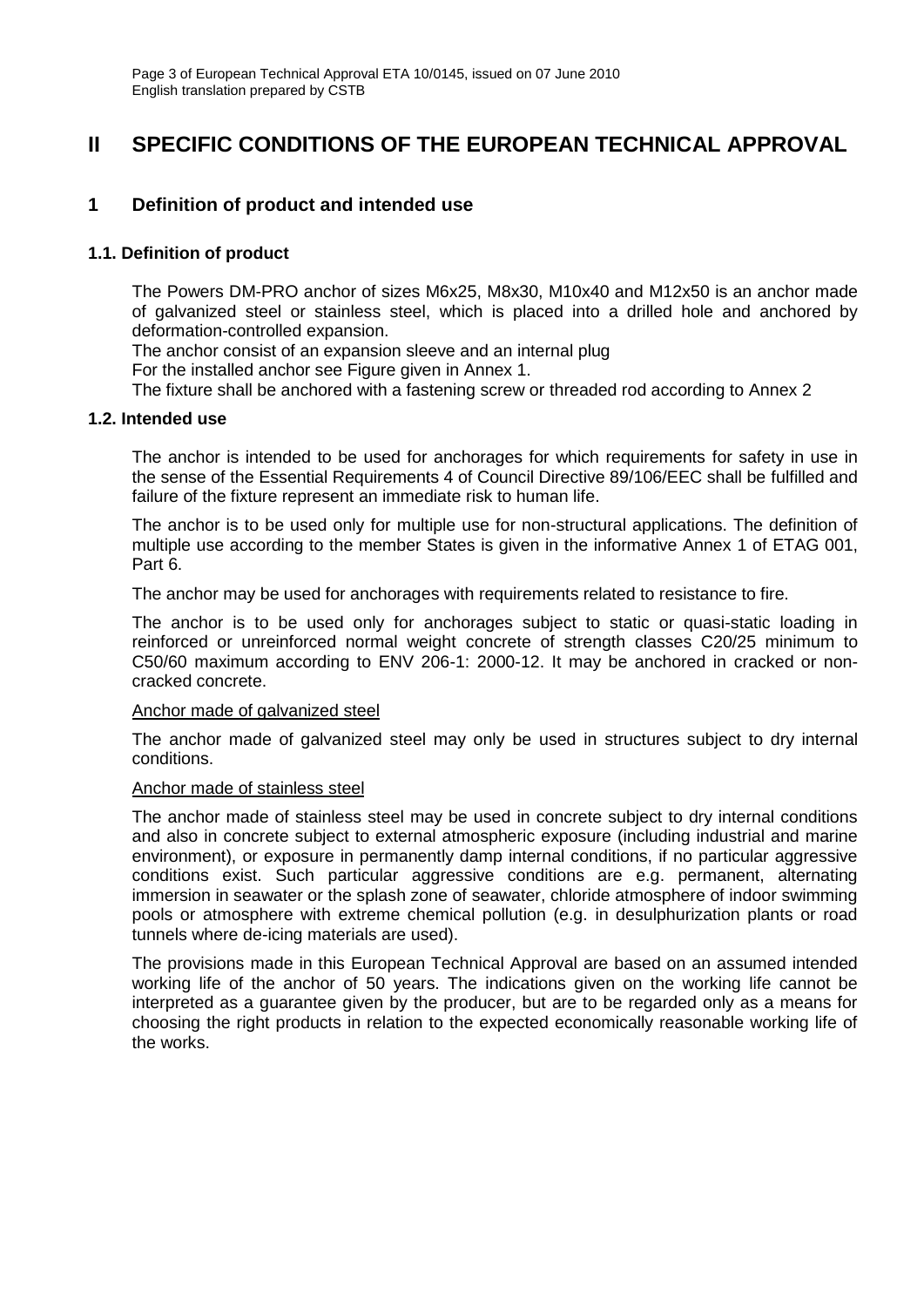### **2 Characteristics of product and methods of verification**

### **2.1. Characteristics of product**

The Powers DM-PRO anchor corresponds to the drawings and provisions given in Annexes 1 to 2. The characteristic material values, dimensions and tolerances of the anchor not indicated in Annex 2 shall correspond to the respective values laid down in the technical documentation<sup>5</sup> of this European Technical Approval.

Regarding the requirement concerning safety in case of fire it is assumed that the anchor meets the requirements of class A1 in relation to reaction to fire in accordance with the stipulations of the commission decision 96/603/EC, amended by 2000/605/EC.

The characteristic values for the design of anchorages are given in Annexe 4.

The characteristic values for the design of anchorages regarding resistance to fire are given in Annexe 5. They are valid for use in a system that is required to provide a specific fire resistance class.

Each anchor is marked with the identifying mark of the producer according to Annex 2.

The anchor shall only be packaged and supplied as a complete unit.

### **2.2. Methods of verification**

The assessment of fitness of the anchor for the intended use in relation to the requirements for safety in use in the sense of the Essential Requirements 4 has been made in accordance with the « Guideline for European Technical Approval of Metal Anchors for use in Concrete », Part 1 « Anchors in general » and Part 6 « Anchors for multiple use for non-structural applications »,.

The assessment of the anchor for the intended use in relation to the requirements for resistance to fire has been made in accordance with the Technical Report TR 020 "Evaluation of anchorages in concrete concerning resistance to fire".

In addition to the specific clauses relating to dangerous substances contained in this European technical approval, there may be other requirements applicable for the products falling within its scope (e.g. transposed European legislation and national laws, regulations and administratives provisions). In order to meet the provisions of the Construction Product Directive, these requirements need also to be complied with, when and where they apply.

### **3 Evaluation of Conformity and CE marking**

### **3.1. Attestation of conformity system**

The system of attestation of conformity 2 (ii) (referred to as system 2+) according to Council Directive 97/161/EG laid down by the European Commission provides:

- a) tasks for the manufacturer:
	- 1. initial type-testing of the product,
	- 2. factory production control,
	- 3. further testing of samples taken at the factory by the manufacturer in accordance with a prescribed test plan.

<sup>-</sup> $5$  The technical documentation of this European Technical Approval is deposited at the Centre Scientifique et Technique du Bâtiment and, as far as relevant for the tasks of the approved bodies involved in the attestation of conformity procedure, is handed over to the approved bodies.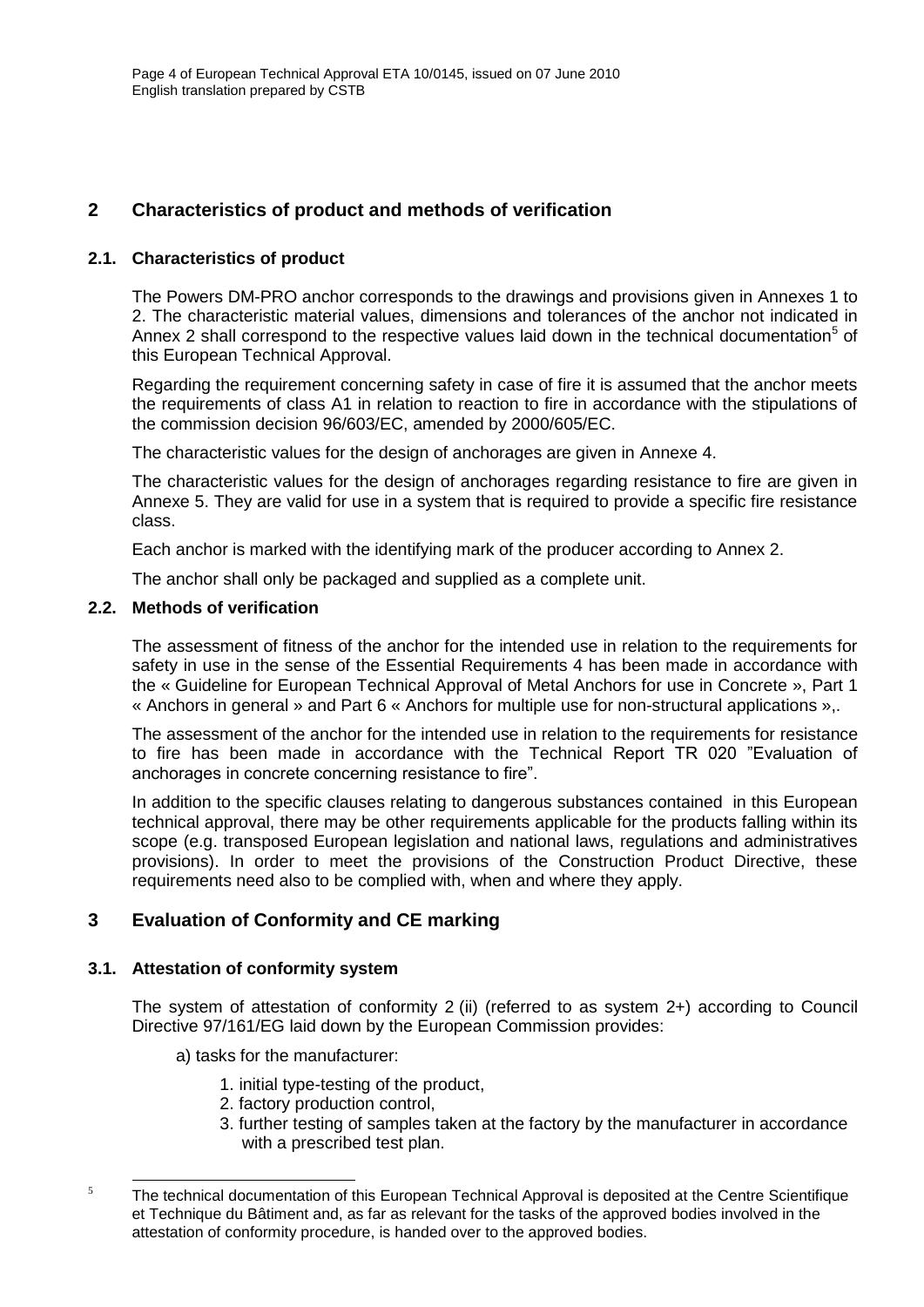- b) tasks for the approved body:
	- 4. initial inspection of factory and of factory production control,
	- 5. continuous surveillance, assessment and approval of factory production control.

### **3.2. Responsibilities**

#### 3.2.1.Tasks of the manufacturer

3.2.1.1Factory production control

The manufacturer has a factory production control system in the plant and exercises permanent internal control of production. All the elements, requirements and provisions adopted by the manufacturer are documented in a systematic manner in the form of written policies and procedures. This production control system ensures that the product is in conformity with this European Technical Approval.

The manufacturer shall only use raw materials supplied with the relevant inspection documents as laid down in the prescribed test plan $6$ . The incoming raw materials shall be subject to controls and tests by the manufacturer before acceptance. Check of incoming materials shall include control of the inspection documents presented by suppliers (comparison with nominal values) by verifying dimension and determining material properties, e.g. tensile strength, hardness, surface finish.

The results of factory production control are recorded and evaluated in accordance with the prescribed test plan.

The records shall be presented to the inspection body during the continuous surveillance. On request, they shall be presented to the Centre Scientifique et Technique du Bâtiment.

Details of the extent, nature and frequency of testing and controls to be performed within the factory production control shall correspond to the prescribed test plan which is part of the technical documentation of this European Technical Approval.

3.2.1.2 Other tasks of the manufacturer

The manufacturer shall, on the basis of a contract, involve a body which is approved for the tasks referred to in section 3.1 in the field of anchors in order to undertake the actions laid down in section 3.2.2. For this purpose, the control plan referred to in section 3.2.1.1 and 3.2.2 shall be handed over by the manufacturer to the approved body involved.

The manufacturer shall make a declaration of conformity, stating that the construction product is in conformity with the provisions of this European technical approval.

### 3.2.2.Tasks of approved bodies

3.2.2.1. Initial inspection of factory and of factory production control

The approved body shall ascertain that, in accordance with the prescribed test plan, the factory and the factory production control are suitable to ensure continuous and orderly manufacturing of the anchor according to the specifications mentioned in 2.1. as well as to the Annexes to the European Technical Approval.

-

<sup>6</sup>

The prescribed test plan has been deposited at the Centre Scientifique et Technique du Bâtiment and is handed over only to the approved bodies involved in the conformity attestation procedure.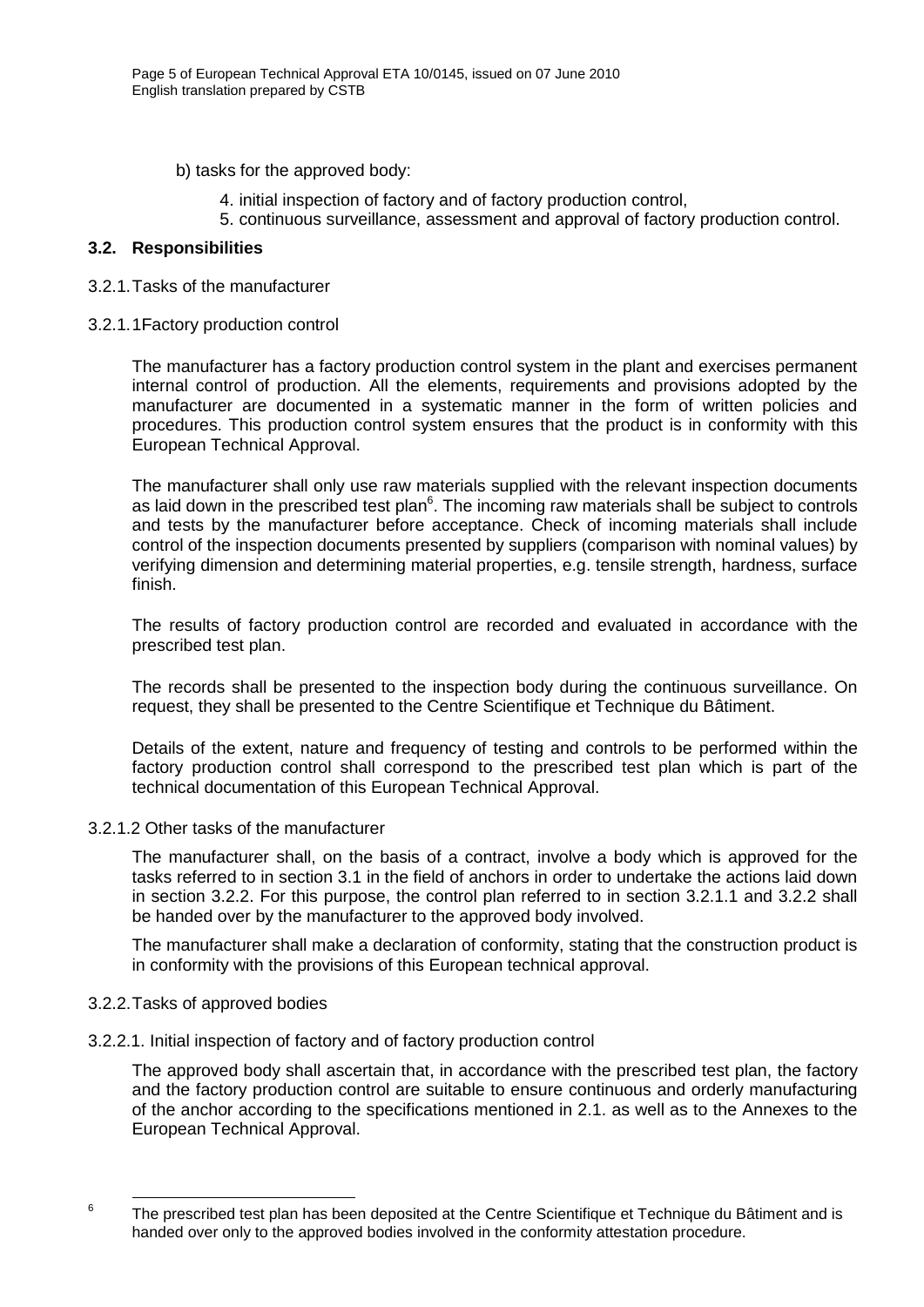The approved certification body involved by the manufacturer shall issue an EC certificate of conformity of the product stating the conformity with the provisions of this European technical approval. In cases where the provisions of the European technical approval and its control plan are no longer fulfilled the certification body shall withdraw the certificate of conformity and inform CSTB without delay.

### 3.2.2.2. Continuous surveillance

The approved body shall visit the factory at least once a year for routine inspection. It has to be verified that the system of factory production control and the specified automated manufacturing process are maintained taking account of the prescribed test plan.

Continuous surveillance and assessment of factory production control have to be performed according to the prescribed test plan.

The results of product certification and continuous surveillance shall be made available on demand by the certification body or inspection body, respectively, to the Centre Scientifique et Technique du Bâtiment. In cases where the provisions of the European Technical Approval and the prescribed test plan are no longer fulfilled the conformity certificate shall be withdrawn.

### **3.3. CE-Marking**

The CE marking shall be affixed on each packaging of anchors. The symbol « CE » shall be accompanied by the following information:

- $-$  identification number of the certification body;
- name or identifying mark of the producer and manufacturing plant;
- $-$  the last two digits of the year in which the CE-marking was affixed;
- $-$  number of the EC certificate of conformity;
- number of the European Technical Approval;
- $-$  use category (ETAG 001-6);
- size.

### **4 Assumptions under which the fitness of the product for the intended use was favourably assessed**

### **4.1. Manufacturing**

The anchor is manufactured in accordance with the provisions of the European Technical Approval using the automated manufacturing process as identified during inspection of the plant by the Centre Scientifique et Technique du Bâtiment and the approved body and laid down in the technical documentation. Changes to the product or production process, which could result in the deposited data/information being incorrect, should be notified to the CSTB before the changes are introduced. CSTB will decided whether or not such changes affect the approval and consequently the validity of the CE marking on the basis of the approval and if so whether further assement or alterations to the approval shall be necessary.

### **4.2. Installation**

4.2.1.Design of anchorages

The fitness of the anchors for the intended use is given under the following conditions:

The anchorages are designed in accordance with the « Guideline for European Technical Approval of Metal Anchors for Use in Concrete », Annex C, Method C, under the responsibility of an engineer experienced in anchorages and concrete work.

The anchor is to be used only for multiple use for non structural applications, the definition of multiple use according to the member states is given in the informative Annex 1 of ETAG 001 part 6.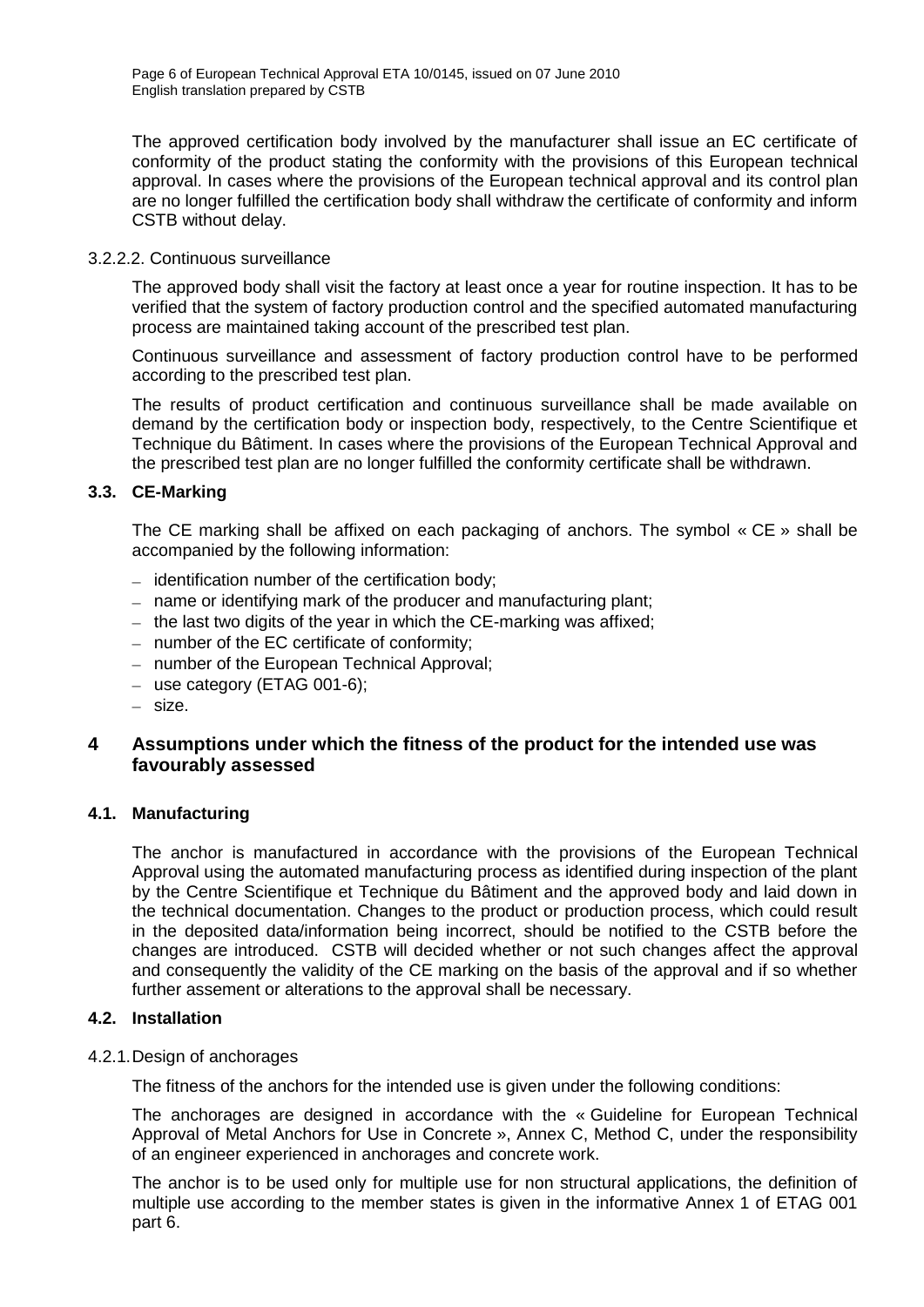Verifiable calculation notes and drawings are prepared taking account of the loads to be anchored.

The position of the anchor is indicated on the design drawings (e.g. position of the anchor relative to reinforcement or to support, etc.).

The design of the fixture is such that in case of excessive slip or failure of one anchor the load can be transmitted to neighbouring anchors.

The design of anchorages under fire exposure has to consider the conditions given in the Technical Report TR 020 "Evaluation of anchorages in concrete concerning resistance to fire". The relevant characteristics values are given in Annex 4, Table 5. The design method covers anchors with fire attack from one side only. If the fire attack is from more than one side, the design method may be taken only if the edge distance of the anchor is  $c \ge 300$  mm.

#### 4.2.2.Installation of anchors

The fitness for use of the anchor can only be assumed if the anchor is installed as follows:

- anchor installation carried out by appropriately qualified personnel and under the supervision of the person responsible for technical matters on the site;
- use of the anchor only as supplied by the manufacturer without exchanging the components of an anchor;
- anchor installation in accordance with the manufacturer's specifications and drawings prepared for that purpose and using the appropriate tools;
- checks before placing the anchor to ensure that the strength class of the concrete in which the anchor is to be placed is in the range given and is not lower than that of the concrete to which the characteristic loads apply;
- check of concrete being well compacted, e.g. without significant voids;
- positioning of the drill holes without damaging the reinforcement;
- $-$  clearing the hole of drilling dust;
- keeping of the edge distance and spacing to the specified values without minus tolerances;
- $\overline{a}$  in case of aborted hole: new drilling at a minimum distance away of twice the depth of the aborted hole or smaller distance if the aborted drill hole is filled with high strength mortar and if under shear or oblique tension load it is not to the anchor in the direction of load application;
- Anchor installation such that the effective anchorage depth is complied with. This compliance is ensured, if the thickness of fixture is not greater than the maximum thickness of fixture given in this ETA;
- Anchor expansion by impact on the cone using the manual setting tool described in Annex 3. The anchor is properly set if either the stop of the pin reachs the expansion sleeve or the impression of the setting tool for marking is visible as illustrated in Annex 3.
- The fastening screw or threaded rod shall correspond to the requirement given in Annex 2
- Fixing the screw with the recommended torque moment given in Annex 4 using a calibrated torque wrench.

#### 4.2.3.Responsibility of the manufacturer

It is the manufacturer's responsibility to ensure that the information on the specific conditions according to 1 and 2 including Annexes referred to in 4.2.1. and 4.2.2. is given to those who are concerned. This information may be made by reproduction of the respective parts of the European Technical Approval. In addition all installation data shall be shown clearly on the package and/or on an enclosed instruction sheet, preferably using illustration(s).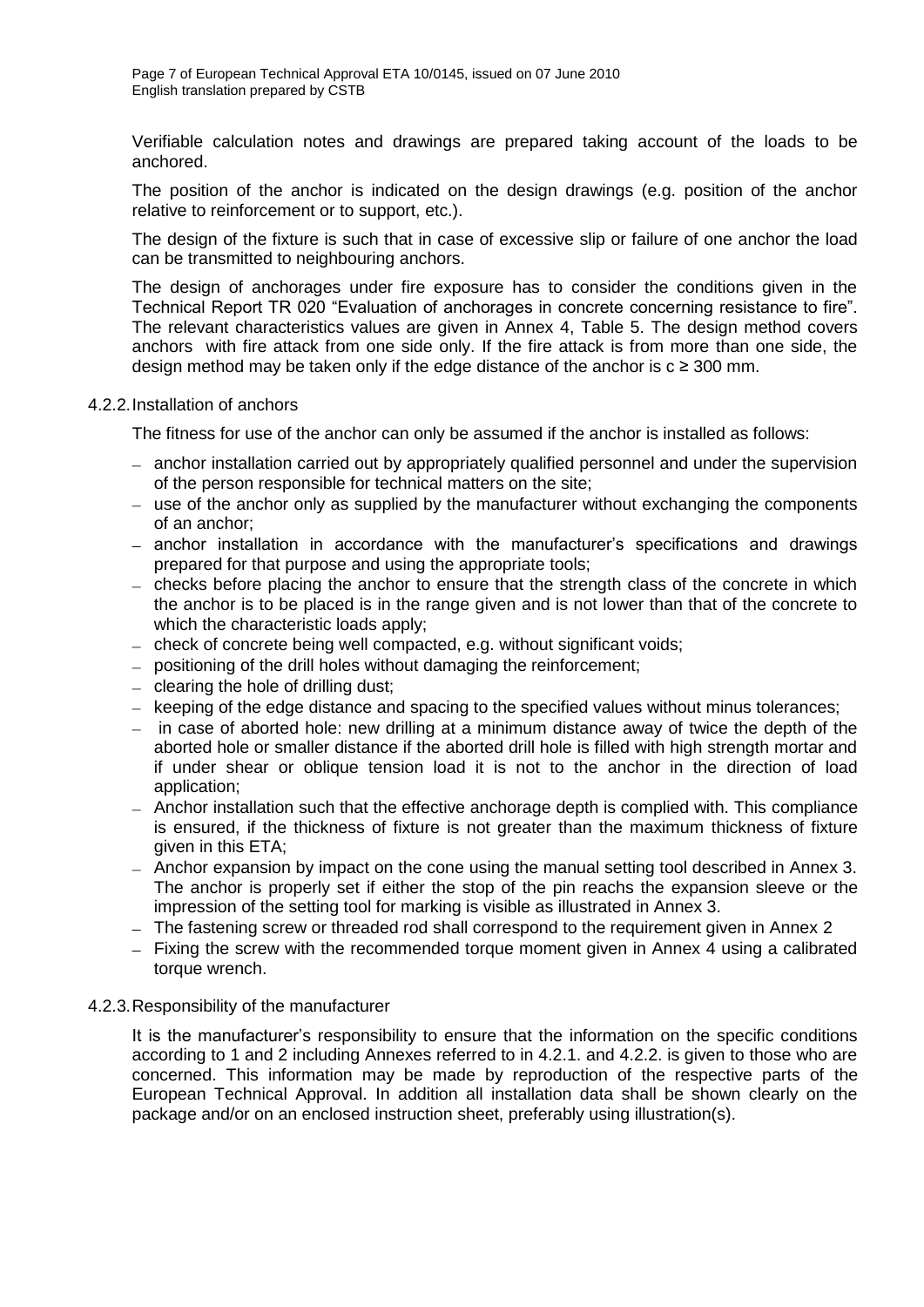The minimum data required are:

- $-$  drill bit diameter,
- $-$  thread diameter,
- minimum embedment depth,
- $-$  minimum hole depth,
- available thread length and minimum screwing depth of the fastening or threaded rod,
- $-$  torque moment,
- minimum strength class of the screw or threaded rod according to EN ISO 898-1,
- information on the installation procedure, including cleaning of the hole, preferably by means of an illustration,
- $-$  reference to any special installation equipment needed,
- $-$  identification of the manufacturing batch.

All data shall be presented in a clear and explicit form.

**The original French version is signed by**

> **Le Directeur Technique C.BALOCHE**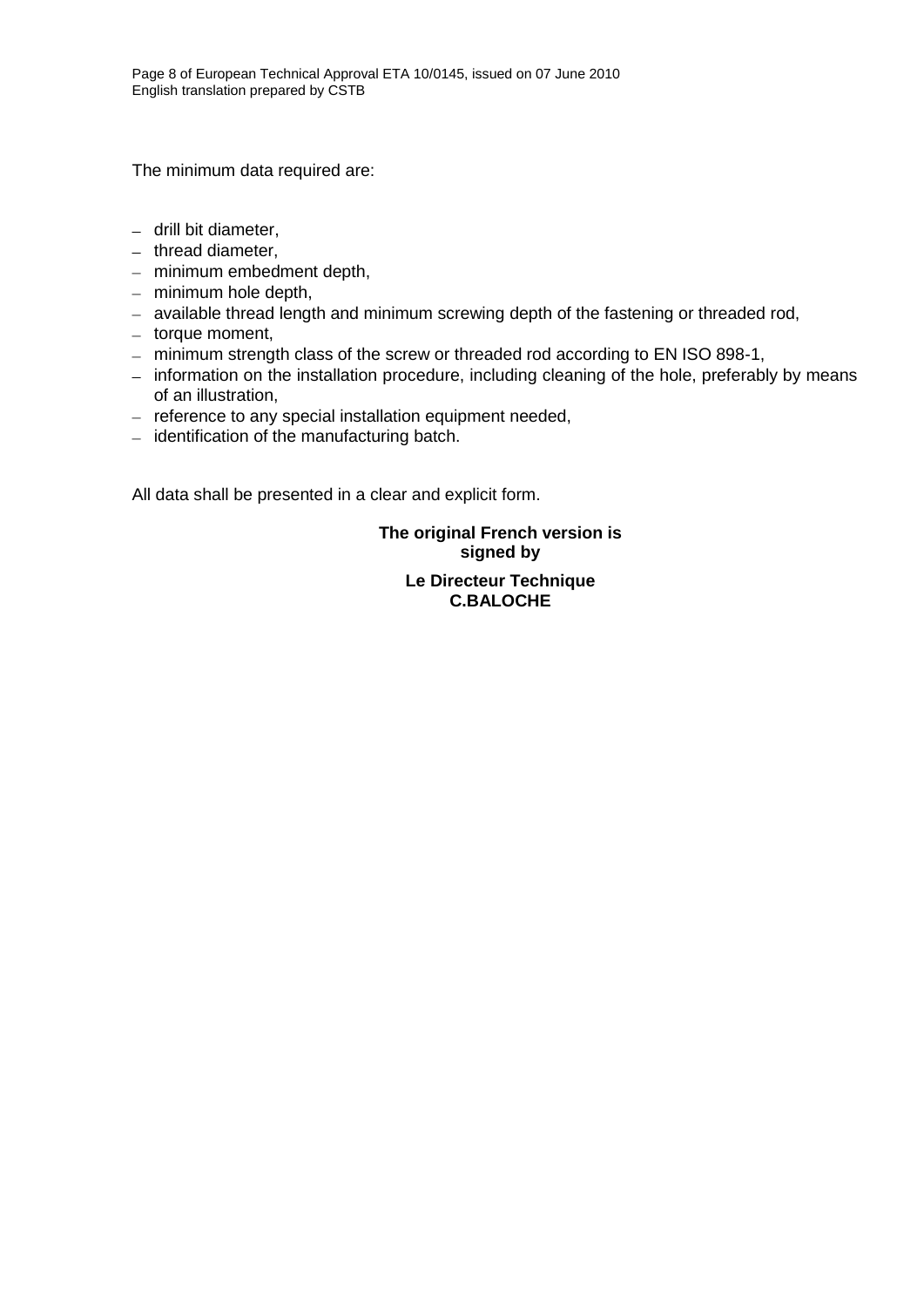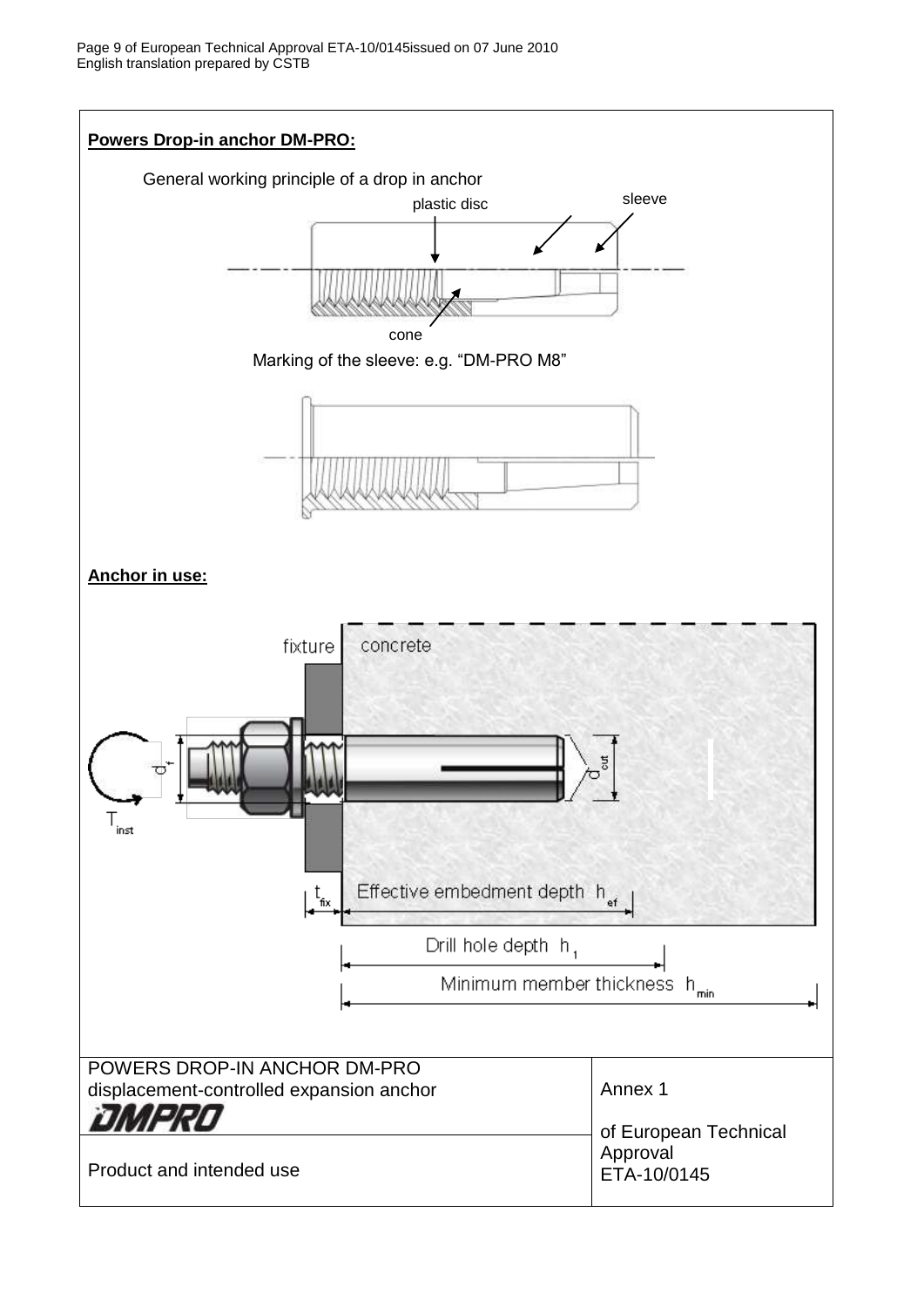

#### **3** Screw or threaded rod for fastening DM-PRO / DM-Lip-PRO Steel strength class 4.6, 5.6, 5.8 or 8.8 according to ISO898-1 DM-SS-PRO Steel strength class A4-70

### **Table 2: Anchor dimensions**

|                    |                     |      | M <sub>6</sub> | M <sub>8</sub> | <b>M10</b> | M <sub>12</sub> |
|--------------------|---------------------|------|----------------|----------------|------------|-----------------|
| Length sleeve      | $L = h_{\text{ef}}$ | [mm] | 25             | 30             | 40         | 50              |
| Nom. diameter      | u <sub>nom</sub>    | [mm] |                |                | 10         | 16              |
| Cone diameter      | a                   | [mm] | 4.8            | 5.7            |            | 9.7             |
| <b>Cone length</b> |                     | [mm] | 10             | 12             | 16         | ິ               |

(1.4401, 1.4404, 1.4439, 1.4571) -

Zinc plated  $5 \mu m$ 

### **Fastening screw or threaded rod :**

For anchors made of galvanized steel minimum property class is 4.6, 5.6 or 8.8 acc. to EN ISO 898-1

For anchors made of stainless steel minimum property class is A4-70 acc. to EN ISO 3506.

The length of the fastening screw shall be determined depending on thickness of fixture  $t_{fix}$ , admissible tolerance and available thread length  $I<sub>smax</sub>$  as well as minimum screwing length  $I<sub>smin</sub>$ 

| POWERS DROP-IN ANCHOR DM-PRO<br>displacement-controlled expansion anchor | Annex 2                 |
|--------------------------------------------------------------------------|-------------------------|
| DMPRO                                                                    | of European Technical   |
| Materials and anchor dimensions                                          | Approval<br>ETA-10/0145 |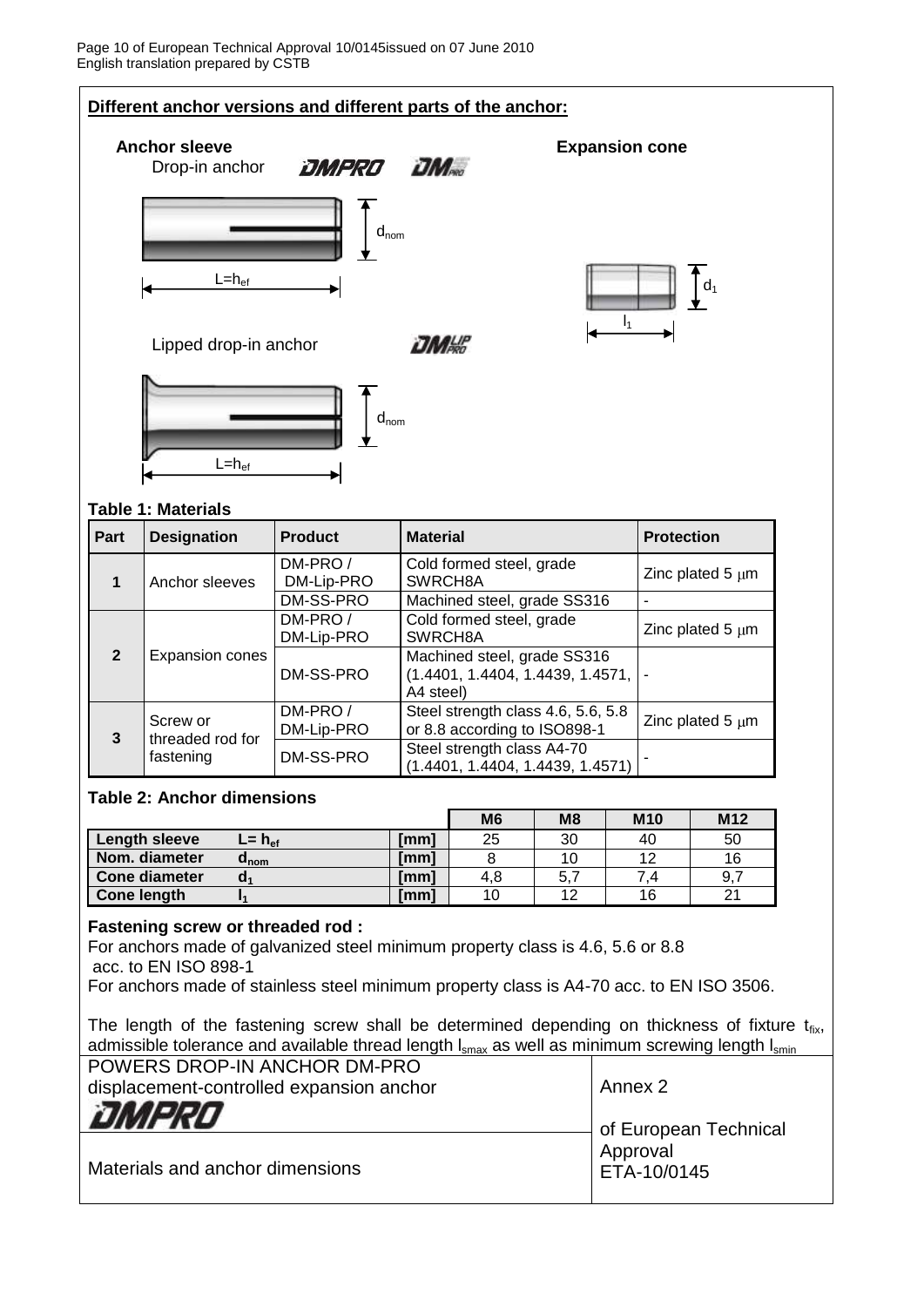

The setting tool with marking function produces with correct installation a mark on the collar of the drop in anchor. This mark enables to check after installation the correct expansion of the product.

### **Table 3: Dimensions setting tool**

|                       |          |      | M <sub>6</sub> | M <sub>8</sub> | <b>M10</b> | M <sub>12</sub> |
|-----------------------|----------|------|----------------|----------------|------------|-----------------|
| Diameter setting tool | $d_{ST}$ | [mm] | 4,6            | 6,4            | 7,9        | 9,6             |
| Length setting pin    | Ist      | [mm] | 15             | 18             | 24         | 29              |

| POWERS DROP-IN ANCHOR DM-PRO<br>displacement-controlled expansion anchor | Annex 3                 |
|--------------------------------------------------------------------------|-------------------------|
| OMPRO                                                                    | of European Technical   |
| Setting tool and marking function                                        | Approval<br>ETA-10/0145 |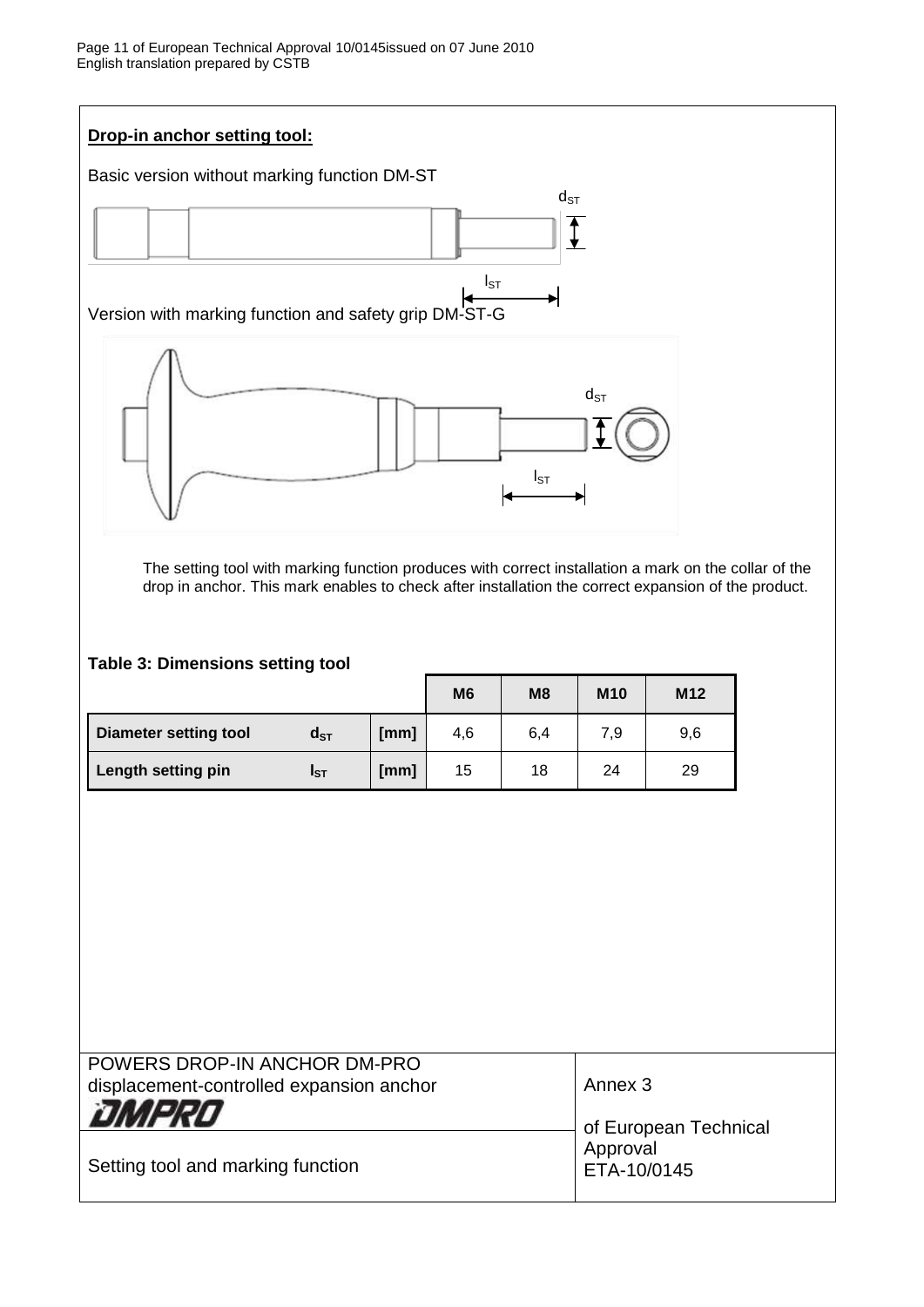**Table 4: Installation data** 

|                                                |                              |      | M <sub>6</sub> | M8           | <b>M10</b> | M <sub>12</sub> |
|------------------------------------------------|------------------------------|------|----------------|--------------|------------|-----------------|
| Drill hole diameter                            | $d_{cut}$                    | [mm] | $\leq 8,45$    | $\leq 10.45$ | $≤ 12.5$   | $≤ 16,5$        |
| Drill hole depth                               | h,                           | [mm] | 26             | 32           | 42         | 53              |
| Embedment depth                                | $h_{ef}$                     | [mm] | 25             | 30           | 40         | 50              |
| Installation torque                            | $\mathsf{T}_{\mathsf{inst}}$ | [Nm] | 4              | 8            | 15         | 35              |
| Dia. through hole fixture                      | $d_{f}$                      | mm]  |                | 9            | 12         | 14              |
| Min. screw in length                           | <b>I</b> smin                | mm]  | 6              | 8            | 10         | 12              |
| Thread length                                  | I <sub>smax</sub>            | [mm] | 11             | 13           | 17         | 22              |
| Design method C                                |                              |      |                |              |            |                 |
| For minimum spacing and minimum edge distances |                              |      |                |              |            |                 |
| Min. member thickness                          | $h_{\text{min}}$             | [mm] | 80             | 120          | 130        | 160             |
| Minimum edge distance                          | $C_{cr}$                     | [mm] | 150            | 130          | 170        | 200             |
| Minimum spacing                                | $S_{cr}$                     | [mm] | 200            | 100          | 120        | 160             |
| For minimum thickness of concrete member       |                              |      |                |              |            |                 |
| Min. member thickness                          | $h_{\text{min}}$             | [mm] | 80             | 80           | 80         | 100             |
| Minimum edge distance                          | $C_{cr}$                     | [mm] | 150            | 150          | 150        | 150             |
| Minimum spacing                                | $S_{cr}$                     | mm   | 200            | 200          | 200        | 200             |

### **Table 5: Characteristic values for all loading directions, C20/25 to C50/60**

|                                            |                                   |           | <b>M6</b> | M <sub>8</sub> | <b>M10</b> | M12       |
|--------------------------------------------|-----------------------------------|-----------|-----------|----------------|------------|-----------|
| Design method C                            |                                   |           |           |                |            |           |
| Char. resistance in C20/25 to C50/60       | $F^0_{\; Rk}$                     | [kN]      | 2,0       | 2,0            | 4,0        | 5,0       |
| Partial safety factor                      | $\gamma_M^{(1)}$                  | $[\cdot]$ | $2,4^{2}$ | $2,3^{2}$      | $2,1^{2}$  | $2.1^{2}$ |
| Design resistance                          | $F_{Rd}$                          | [kN]      | 0,62      | 0,87           | 1,90       | 2,38      |
| Steel failure with lever arm (shear)       |                                   |           |           |                |            |           |
| Characteristic resistance, steel grade 4.6 | $M^0_{\; \; Rk,s}$                | [Nm]      | 6,1       | 14.9           | 29,9       | 52,4      |
| Partial safety factor                      | $\gamma_{\rm Ms}$                 | [-]       |           | 1,67           |            |           |
| Characteristic resistance steel grade 5.6  | $M^0_{\; \; \text{Rk}, \text{s}}$ | [Nm]      | 7,6       | 18,7           | 37,3       | 65,5      |
| Dartial eafaty factor                      | $\sim$                            | $L_{1}$   |           | 1 R7           |            |           |

| $\gamma_{\text{Ms}}$                                                            | l-l               |      | 1.67 |      |       |  |  |
|---------------------------------------------------------------------------------|-------------------|------|------|------|-------|--|--|
| $M^{\circ}_{Rk,s}$                                                              | [Nm]              |      | 27.3 | 43,0 | 104,8 |  |  |
| $\gamma_{\rm Ms}$                                                               | H                 |      | 1.25 |      |       |  |  |
| $M^0_{\; Rk,s}$                                                                 | [Nm]              | 10.7 | 26,2 | 52,3 | 91,7  |  |  |
| $\gamma_{\rm Ms}$                                                               | $\lceil - \rceil$ |      | 1.56 |      |       |  |  |
| $\frac{1}{1}$ In absence of other national regulations                          |                   |      |      |      |       |  |  |
| <sup>2)</sup> The value contains an installation safety factor $\gamma_2$ = 1,4 |                   |      |      |      |       |  |  |
|                                                                                 |                   |      |      | 12.2 |       |  |  |

**Anchor suitable for cracked concrete only for multiple use for non structural applications(redundant systems)!**

For the definition of redundant systems please consider ETAG 001, part 6, Annex 1 (informative)

**Size M6 is suitable for internal exposure only**

| POWERS DROP-IN ANCHOR DM-PRO                                                                     |                       |
|--------------------------------------------------------------------------------------------------|-----------------------|
| displacement-controlled expansion anchor                                                         | Annex 4               |
| <b>DMPRO</b>                                                                                     | of European Technical |
|                                                                                                  | Approval              |
| Installation parameters and Design method C,<br>characteristic values for all loading directions | ETA-10/0145           |
|                                                                                                  |                       |